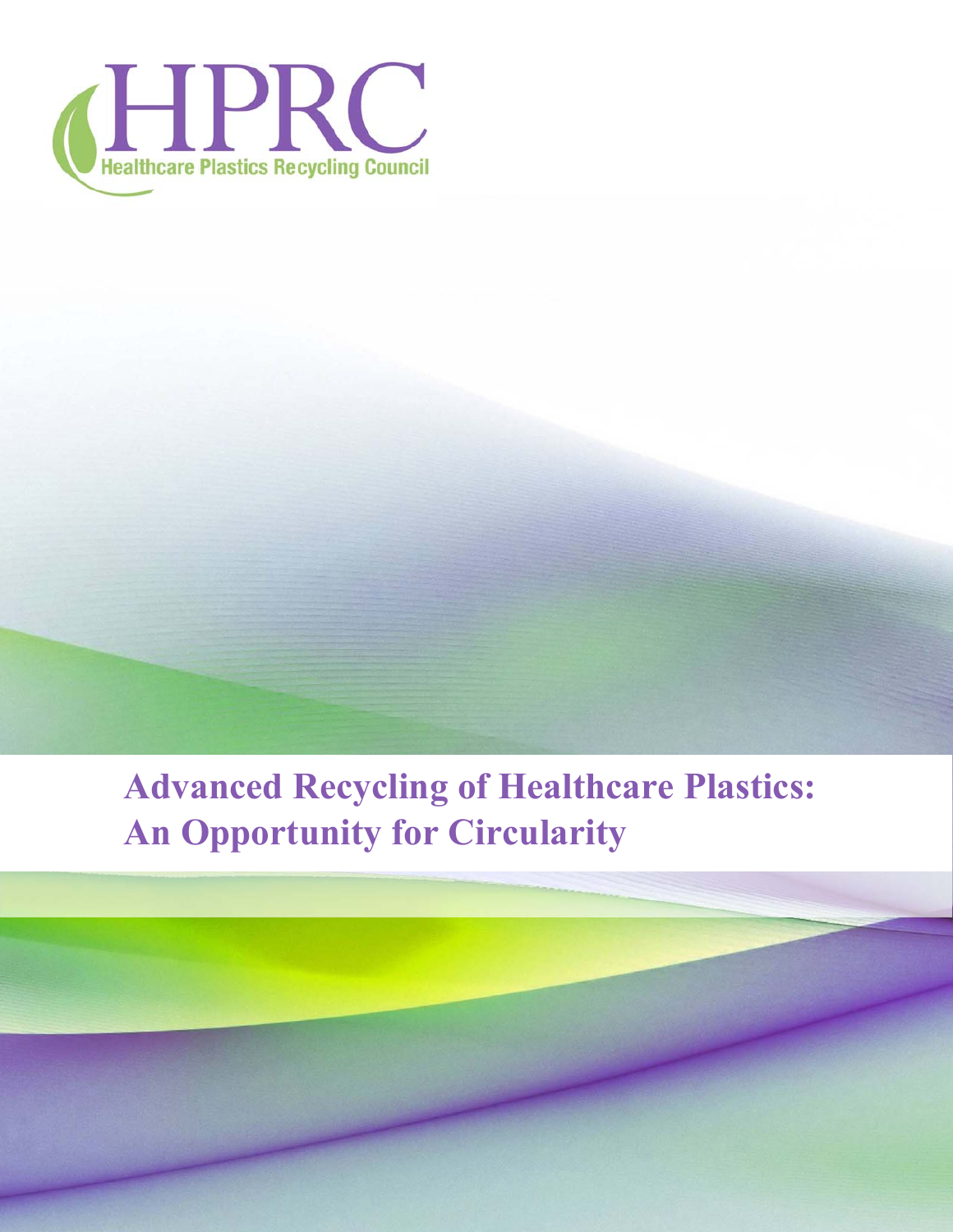# **TABLE OF CONTENTS**

| 1.0 |  |
|-----|--|
| 2.0 |  |
| 2.1 |  |
| 2.2 |  |
| 3.0 |  |
| 3.1 |  |
| 3.2 |  |
| 3.2 |  |
| 4.0 |  |
| 4.1 |  |
| 4.2 |  |
| 4.3 |  |
| 4.4 |  |
| 5.0 |  |
|     |  |
|     |  |

APPENDIX A - BLANK INTERVIEW QUESTIONNAIRE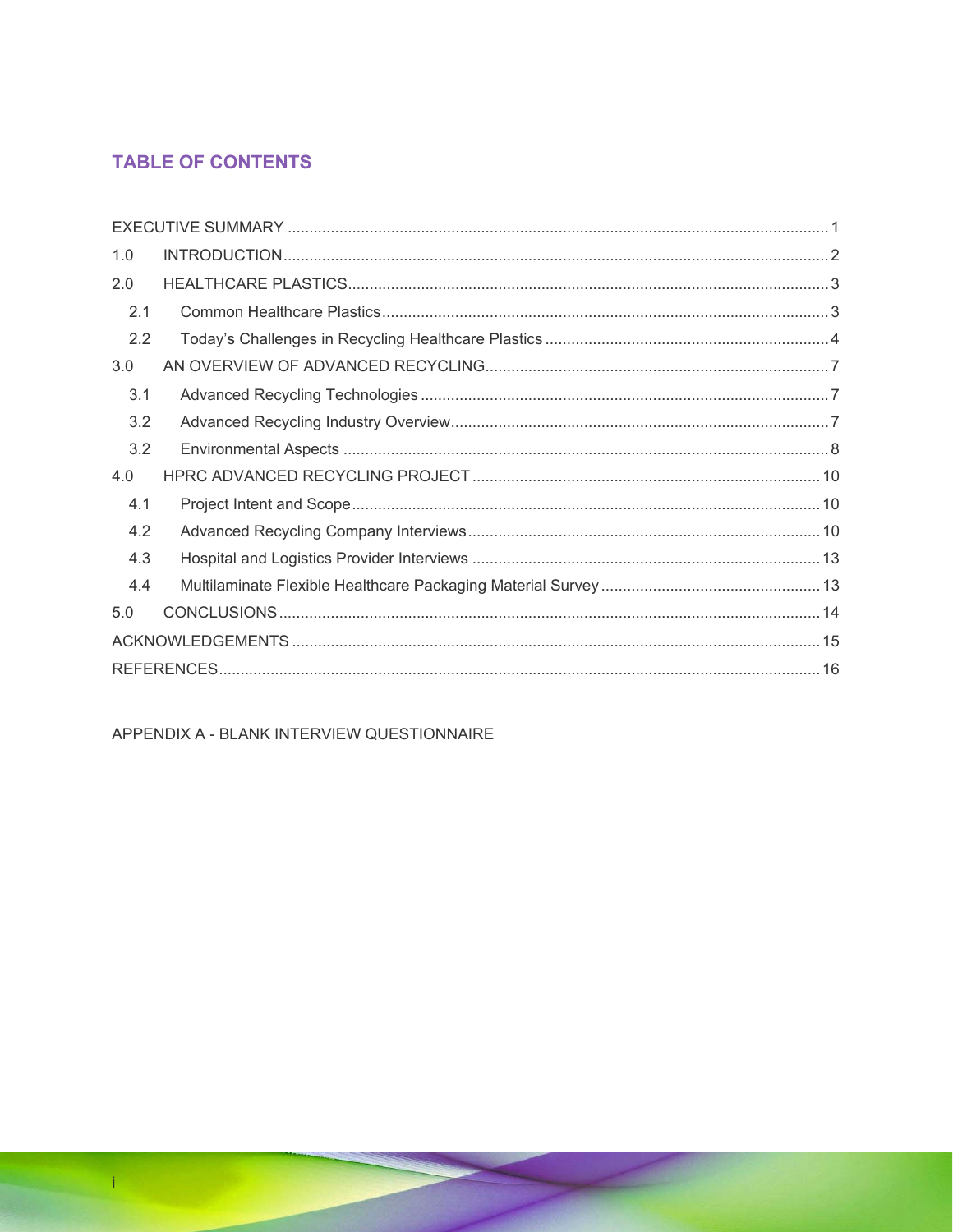### **EXECUTIVE SUMMARY**

Plastics play a critical role in the delivery of safe and cost-effective healthcare services around the world. However, the healthcare industry has recognized that the environmental footprint from the widespread use of plastics, especially packaging, is significant. The **Healthcare Plastics Recycling Council** (HPRC) is a private, technical coalition of industry peers across the healthcare, recycling, and waste management industries seeking to improve recyclability of plastic products and packaging within healthcare, while recognizing that reduction and reuse initiatives have a higher priority on the waste hierarchy and efforts in these areas must continue.

In 2019, we launched the **Flexibles Recyclability Assessment** pilot project through which we demonstrated that mixed-material streams of flexibles from multiple sources can be successfully processed and pelletized into a resin via mechanical recycling for use in a secondary application. While the data gained from the pilot advanced our knowledge on healthcare plastics recycling, we recognized that when taken in the context of the entire healthcare plastics waste steam, there are limitations to traditional mechanical recycling processes. Therefore, in 2020, we initiated a project to explore advanced recycling technologies in an effort to discover if they could address the healthcare plastics waste stream in a meaningful way. Through our research we identified opportunities to expand current healthcare recycling capabilities, as well as challenges posed by the current level of maturity of the various advanced recycling technologies we researched.

Although the advanced recycling industry in the United States is growing rapidly as significant domestic and international investments are being made in recycling technologies and recycling facilities, the application of these technologies to healthcare plastics is still a work in progress. Our research identified the following insights for medical device manufacturer, hospital, and plastics recycler stakeholders:

Medical Device Manufacturer Insights:

- Polyvinyl chloride (PVC) resin is detrimental to most advanced recycling technologies.
- The output from advanced recycling is similar to virgin plastics and can be used to help manufacturers meet recycled content goals for products and packaging.

Hospital Insights:

- Less sorting is required for advanced recycling.
- Logistics challenges are similar for mechanical or advanced recycling.

Recycler Insights:

- Healthcare plastics are well suited and can be a valuable feedstock for advanced recycling.
- Because of the increased environmental impacts associated with advanced recycling compared to mechanical recycling, advanced recycling is a complementary solution to mechanical recycling.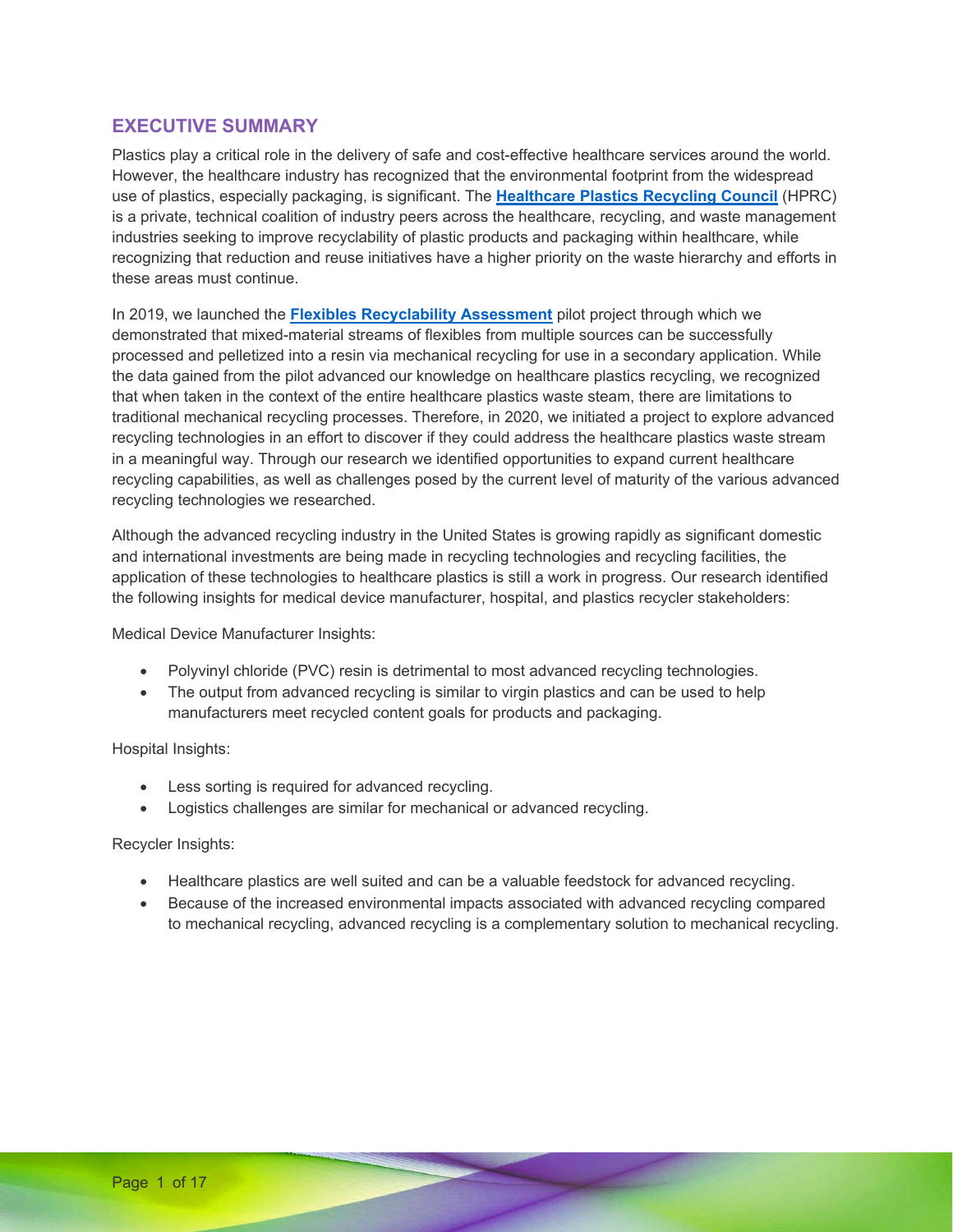### **1.0 INTRODUCTION**

Plastics, especially plastic packaging, play a key role in the delivery of safe and sterile products to healthcare facilities around the world and in improving global healthcare. In order to meet stringent patient safety expectations and demanding requirements of healthcare use, these plastics must be of the highest quality and purity and engineered to survive the challenging conditions of sterilization and global distribution. Most importantly though, plastic packaging plays the role of keeping medical products free from contaminants, thus ensuring patient safety, while also making it easy for healthcare professionals to access them in a safe and timely manner.

Although plastic packaging is nearly ubiquitous in healthcare settings today, not long-ago glass was the packaging material of choice due to its inert properties and high barrier potential. The packaging transition to flexible plastics from glass bottles was largely driven by cost. While there is not much of a difference in terms of manufacturing costs between a glass bottle and a flexible plastic pouch - about \$0.01 more for glass - the real disparity lies in their cost to transport due to the additional weight of glass. For example, a 330 ml plastic bottle contains around 18 grams of plastic, while a comparable glass bottle can weigh anywhere from 190 grams to 250 grams. Transporting these heavier glass containers can require up to 40% more energy, with a corresponding increase in greenhouse gas emissions, and can increase transport costs by up to five times per bottle (Gray 2018).

While plastic packaging has reduced global healthcare costs and increased patient safety, the growth of plastic packaging in healthcare has created challenges around its disposal. Industry analysts estimate that the global market of plastics for healthcare packaging will reach 18.8 billion pounds by 2025 from 14.6 billion pounds in 2020 (BCC Publishing 2020). Polypropylene represents a significant portion of healthcare packaging and is estimated to grow from 4.0 billion pounds in 2020 to 5.2 billion pounds in 2025.

In many healthcare settings, plastic packaging is discarded into the municipal waste stream since it does not pose a biohazard contamination risk and can be collected and transported without restrictions. However, these uncontaminated materials often end up in the landfill. An estimated 2,000 to 3,000 tons of high-quality, non-hazardous, medical plastic is entering our municipal waste stream every day on a global basis and only 14-18% of that plastic waste is recycled (World Economic Forum 2020), while the rest is either incinerated, buried in a landfill, or lost from the waste stream as plastic pollution. HPRC has made it our mission to enable and inspire recyclability and recycling solutions for this healthcare plastic waste stream. Our previous Flexibles Recyclability Assessment pilot demonstrated that mixed-material streams of flexible plastics from multiple sources could be successfully recycled via mechanical processes. The work, while useful as a model, was constrained in its real-world applicability as many waste stream plastics are either too contaminated, degraded, or incompatible for traditional mechanical recycling processes. Therefore, in 2020, we initiated a project to explore the applicability of alternative advanced recycling technologies to the healthcare plastic waste stream in an effort to discover if they could potentially address the healthcare plastics waste stream in a meaningful way.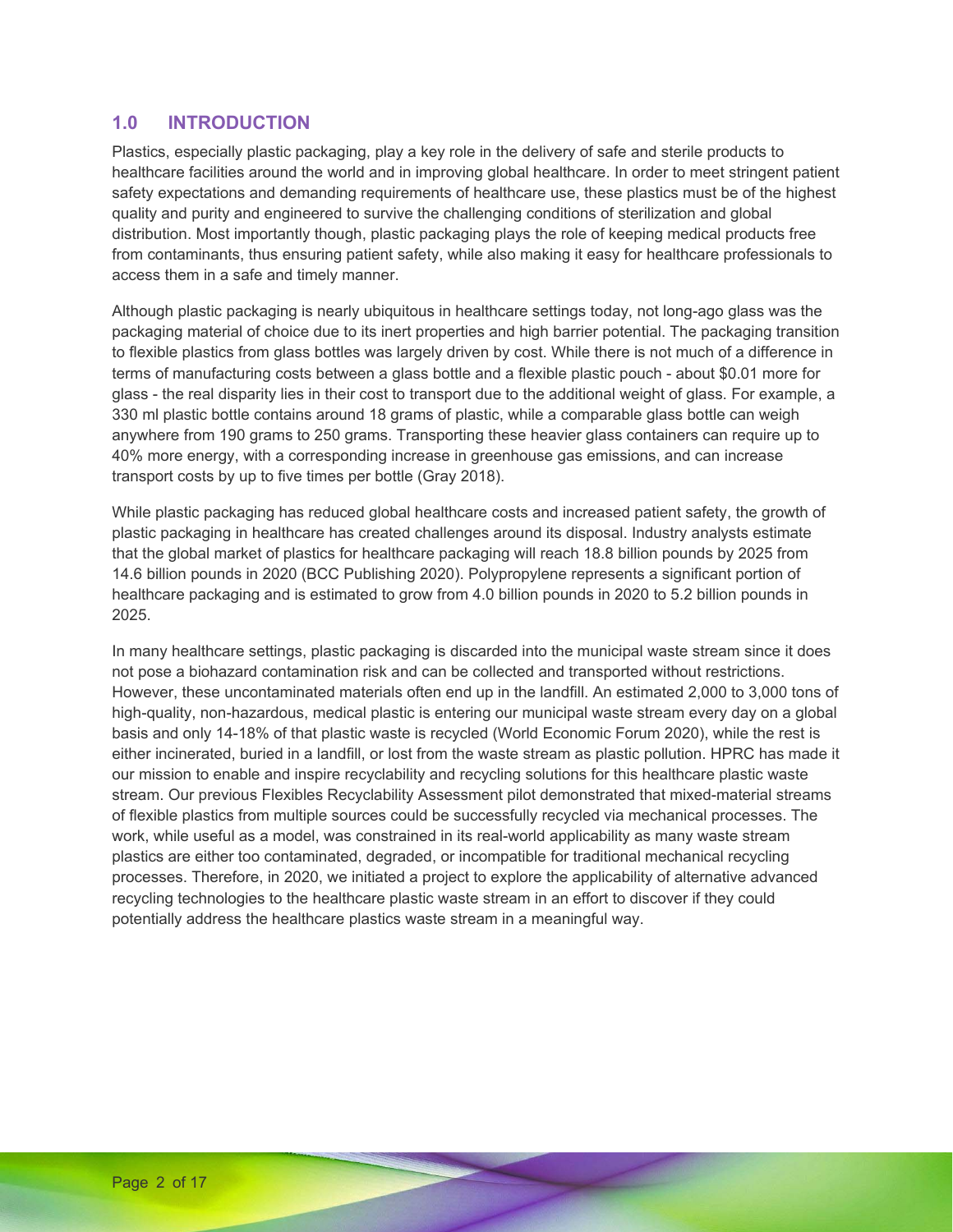# **2.0 HEALTHCARE PLASTICS**

### **2.1 Common Healthcare Plastics**

Although plastics are used in many healthcare applications, HPRC targeted a select group of plastics products for this study that fall into five primary applications, all of which have been identified as good candidates for recycling in our previous work. HPRC characterizes the following products or applications as good recycling candidates because there is significant volume, they are easily identified, and collection practices minimize contamination. These plastic products include sterile healthcare packaging, simple accessories (i.e. basins and tubs), and other secondary packaging (i.e. stretch wrap and poly bags).

Apart from simple, hard plastic accessories, the applications that HPRC identified as good recycling candidates are flexible films (often multi-layers), non-woven structures, and complete packages, which often comprise multiple materials and forms. Mixed material packages are not easily classified by single resin identification codes or recycling symbols, as they are not made up of one single resin or polymer type. HPRC recognizes that the lack of simple identification could present challenges for healthcare facilities, as users are not able to easily determine the content used to make the packaging and segregate it appropriately for downstream recycling. As such, this mixed variety of different materials/polymers and package forms (flexible/rigid) creates challenges for traditional mechanical recycling processes when presented as a single stream, making them an undesirable feedstock. Advanced recycling technologies present a new way to potentially recycle these complex streams generated from healthcare systems. Further details on the plastic products that HPRC included in this study are presented below.

#### **Sterilization Wrap**

 Commonly referred to as "blue wrap," sterilization wrap is a sterile material that protects surgical instruments and other items from contamination. If collected before surgery, it is a clean material that can be easily saved. It is made from polypropylene (PP) and may be recycled with other #5 materials or can be collected and baled separately to increase its value.

#### **Irrigation Bottles**

 Irrigation bottles, commonly used in operating rooms, can be drained and collected for recycling. They are often made from polypropylene (PP), which can be recycled with other #5 materials. Some saline bottles are made from high density polyethylene (HDPE), which may be recycled with other #2 materials. To identify the type of plastics used, check the bottle for Resin Identification Codes or check with the manufacturer.

#### **Basins, Pitchers, Trays**

 Rigid colored and opaque plastic containers (i.e. water pitchers, patient care basins and trays) are typically made from polypropylene (PP) or polystyrene (PS). These materials may be recycled with #5 or #6 materials.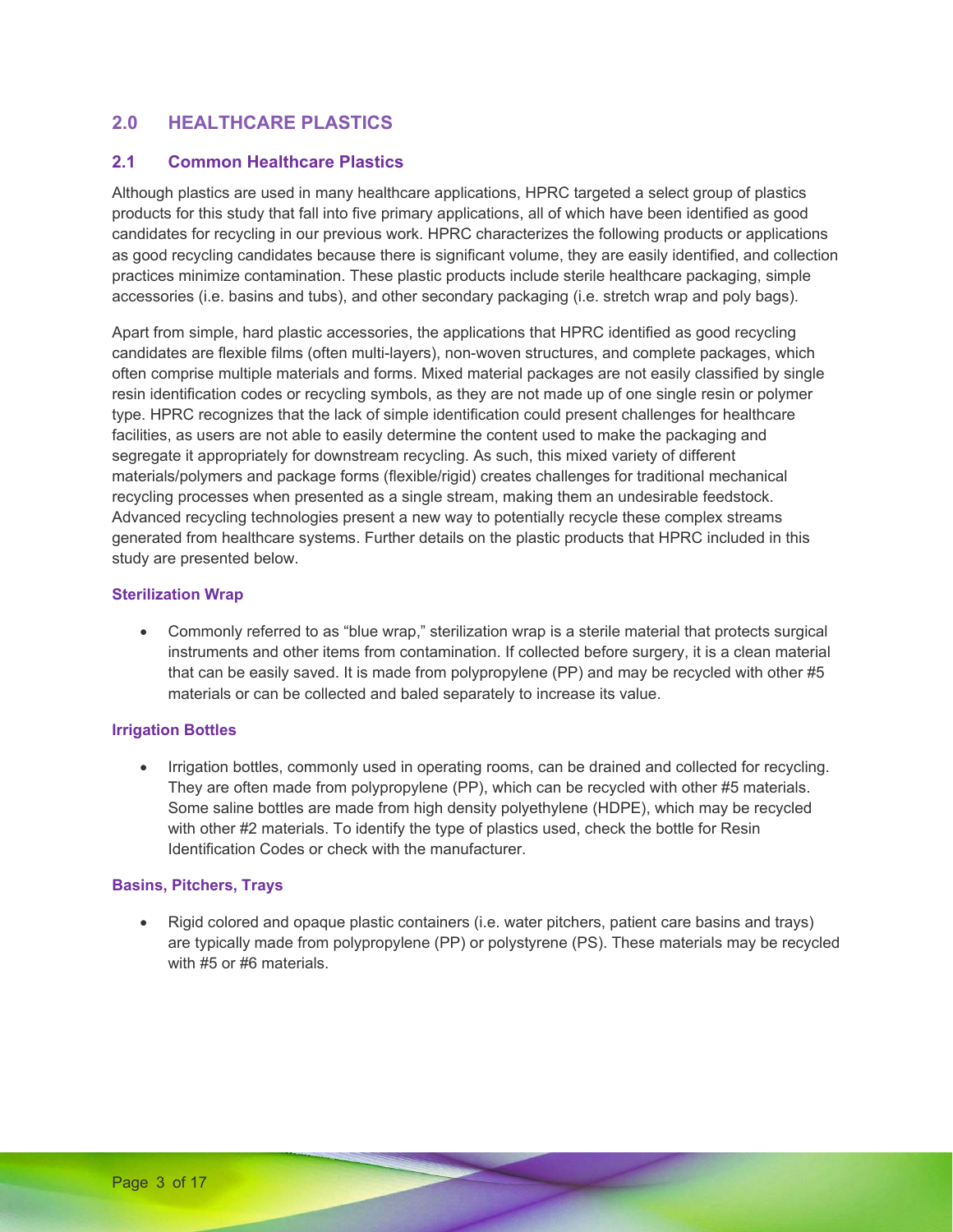#### **Flexible Primary Packaging**

 Flexible sterile barrier packaging is a commonly used design for medical devices. These packages are often constructed from two materials and/or multi-material film laminations or coextrusions. Tyvek® (high-density polyethylene) and films constructed from polyester, polyethylene (PE), polyamides, polypropylene (PP), and ionomers are common materials used in these packages. These package styles are often referred to as pouches, header bags, vented bags, blister packs, or film bags. Tyvek lids, once removed from rigid trays, may also be segregated into this stream. As noted, Tyvek is HDPE, but it may still be difficult to visually differentiate Tyvek from paper. Both have a similar appearance; however, long intertwined fibers can be seen in Tyvek material when a light source is placed behind the material. In addition, paper tears easily while Tyvek is difficult to tear.

#### **Rigid Primary Packaging**

 Rigid sterile barrier packaging serves a similar purpose as flexible sterile barrier packaging; however, the form and type of materials are different. The packages are rigid and hard in nature and may or may not be sealed with a flexible lid made from Tyvek, film, or paper. Rigid healthcare packages are primarily made from polyethylene terephthalate glycol (PETG), high impact polystyrene (PS), and sometimes polycarbonate, polypropylene (PP), and high-density polyethylene (HDPE) trays.

#### **Other Flexible Packaging**

 Flexible clear packaging includes shrink wrap, stretch film, and plastic bags. These materials are usually found in large quantities at incoming dock areas as secondary and tertiary packaging. This flexible packaging is typically made from low density polyethylene (LDPE) and may be recycled with #4 materials.

#### **2.2 Today's Challenges in Recycling Healthcare Plastics**

Significant untapped value exists in the recycling of healthcare plastics that has not been addressed due to a variety of challenges**.** It is estimated that there is a \$120 billion addressable market in the U.S. and Canada for plastics and petrochemicals that could be met, in part, by recovering waste plastics, including those from the healthcare sector (Luu 2020). While recycling of healthcare plastics has challenges in common with other common plastics with limited or no end-of-life solutions, there are some unique industry nuances that HPRC has identified as the primary challenges hindering a higher rate of healthcare plastics recycling:

- **Collecting and Sorting** of healthcare plastics at the point of their generation, or soon after, is key to creating a waste stream of high-purity materials that is sought after by mechanical recycling. However, given the mixed nature of healthcare plastics in both form and materials, end-users (hospitals and surgical centers) may experience challenges generating a volume of high-purity and homogeneous waste streams that would be attractive to traditional mechanical recyclers.
- **Contamination** can happen in different forms to a plastics waste stream. The most common type of contamination is biological, however, contamination by foreign materials (i.e. paper, metallic foils, variations in plastic colors, and unwanted plastic resins and materials) can also occur.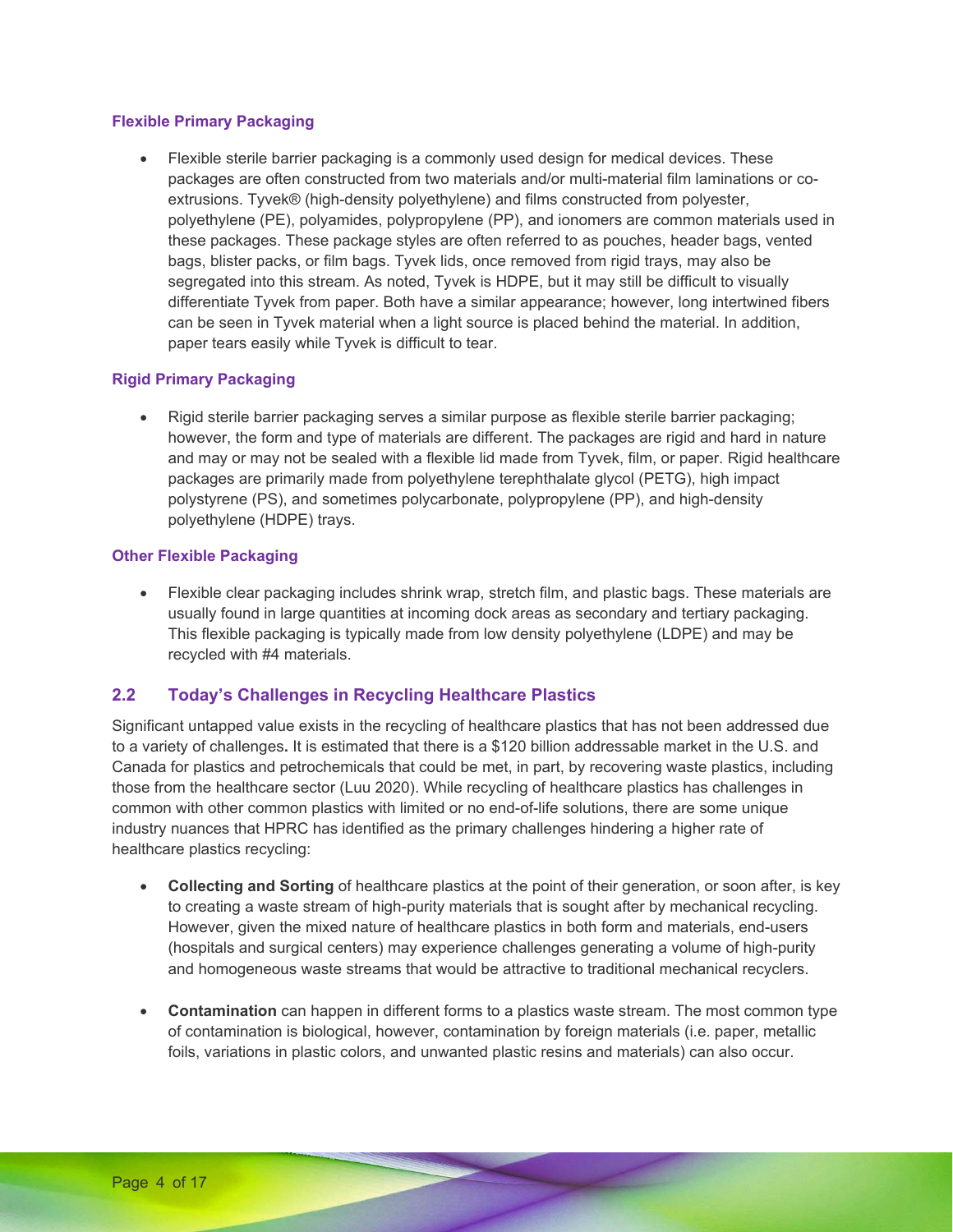- **Multi-laminate flexible packaging** makes up a large volume of healthcare plastic waste including plastic bags, stretch and shrink film used around pallets, sterilization wrap, and medical device sterile packaging (i.e. pouches, header bags, and vented bags). These plastics contain a variety of resin types, including polyethylene film (i.e. LDPE); non-woven polypropylene (sterilization wrap or blue wrap); non-woven polyethylene (Tyvek, which is often sealed and attached to a multi-layer film or rigid tray); and multi-layer/multi-material film structures (often laminated or co-extruded films constructed from PET, LDPE, PA, and PP). As demonstrated in HPRC's Flexibles Recyclability Assessment pilot project, recycling of these materials through mechanical recycling processes is complicated because of the presence of different polymers/materials due to the multi-material packaging designs.
- **Logistics** processes in support of the healthcare plastics waste stream are not well developed. HPRC recently launched a project to help drive connections between recyclers and healthcare facilities through an online Recycler Vendor Directory. Currently, due to the absence of sorting at the source in a majority of healthcare facilities nationwide, almost all non-hazardous healthcare waste is incorporated into MSW (Municipal Solid Waste), which is collected by local waste haulers, and disposed of in landfills. The complexity of waste sorting due to the presence of mixed material streams, costs of installation and implementation of recycling programs, coupled with competitive landfilling costs in several pockets of the country (~\$45/ton in southwest/southcentral regions vs ~\$70/ton on the coasts), creates barriers for effective recycling. Furthermore, typical healthcare packaging waste (sterilization wrap and flexible clear packaging, including Tyvek) has low mass per unit area relative to other more commonly recycled materials (i.e. aluminum and polyethylene terephthalate (PET) containers), which decreases mass per load, thereby increasing transportation costs. Separation of mixed stream plastic waste from MSW is largely manual, and any potential contamination to enable sorting post collection is viewed by waste haulers as a high-risk endeavor. Currently, recycling reverse logistics is set up to support single stream waste that is easily separated at the source. Logistics processes associated with plastics waste (i.e. sorting, contamination and accumulation of sufficient volumes of mixed stream waste) are some of the key challenges that need to be addressed in order to enable effective collection.
- **Market volatility** is a major barrier to developing the necessary recycling infrastructure to support a robust healthcare plastics recycling strategy. This concern is nothing new and is currently well understood in the mechanical recycling landscape, wherein the demand for recycled plastics is affected by the price of virgin commodity plastics. The presence of mixed material healthcare plastic waste streams that need sorting based on implementation of recycling programs at the source (or careful sorting of MSW) and lower basis weights that may lead to higher reverse logistics costs per load could amplify the total costs of the output of mechanical or other recycling processes that leverage them as feedstock. Even with thoughtful local coordination of the recycling supply chain to minimize these costs, price comparison with volatile virgin polymer feedstock introduces inherent uncertainty in support for efforts to recycle healthcare plastic waste. For instance, The European Recycling Industries Confederation's (EuRIC) position paper on chemical recycling states that the capital investment required to use heavy chemical recycling plants that process mixed waste streams (i.e. through processes such as pyrolysis) would be competitive with virgin feedstock above a crude oil price of \$65-75/barrel (European Recycling Industries' Confederation 2019). However, over the last five years, oil prices have not been above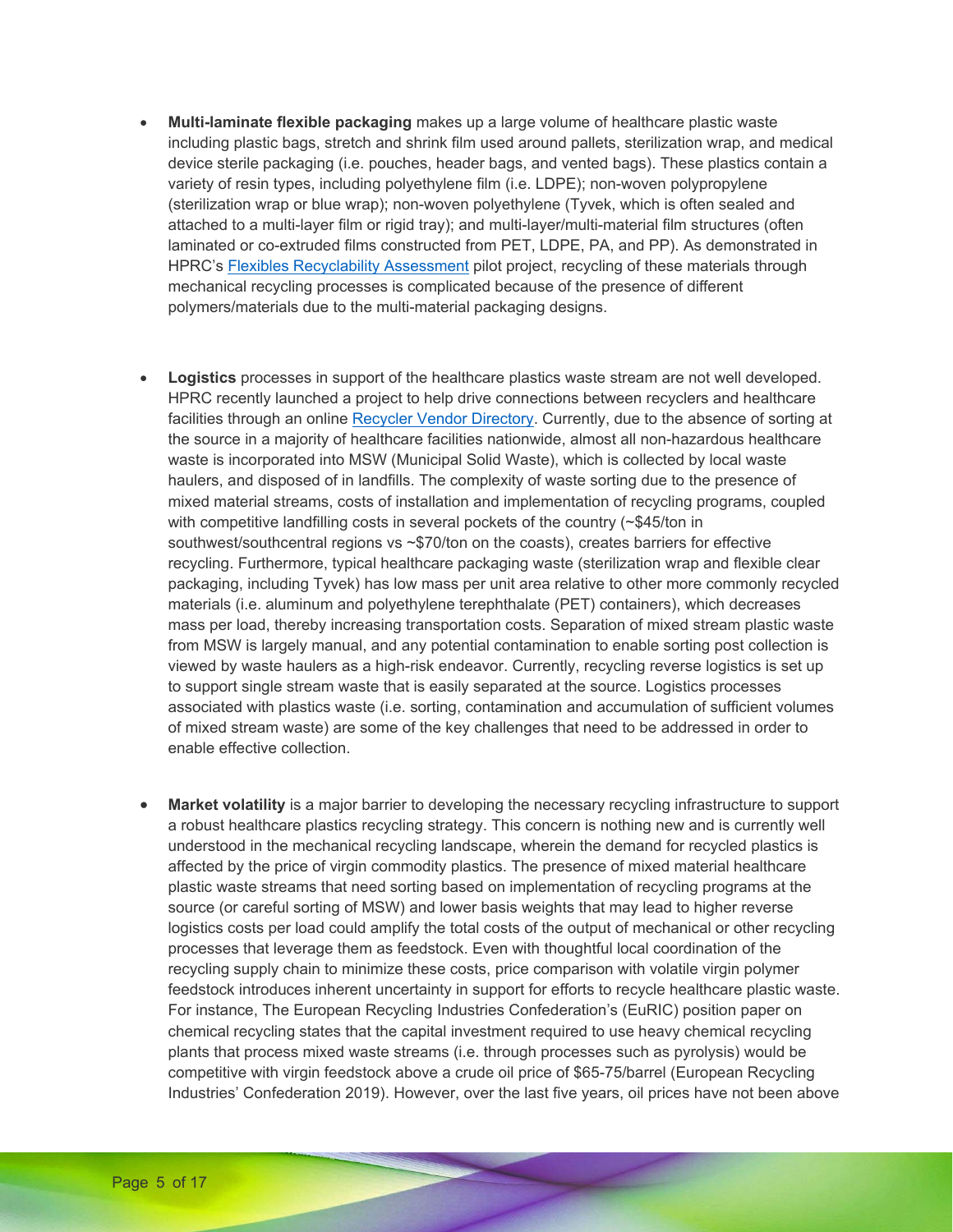this range. Notably, there is a vast amount of plastic waste available for recycling and momentum building for advanced recycling technologies, which presents an opportunity to integrate these recyclers with the appropriate local reverse logistics networks. This would help ensure costs are minimized and recycled products become cost-competitive with their virgin counterparts.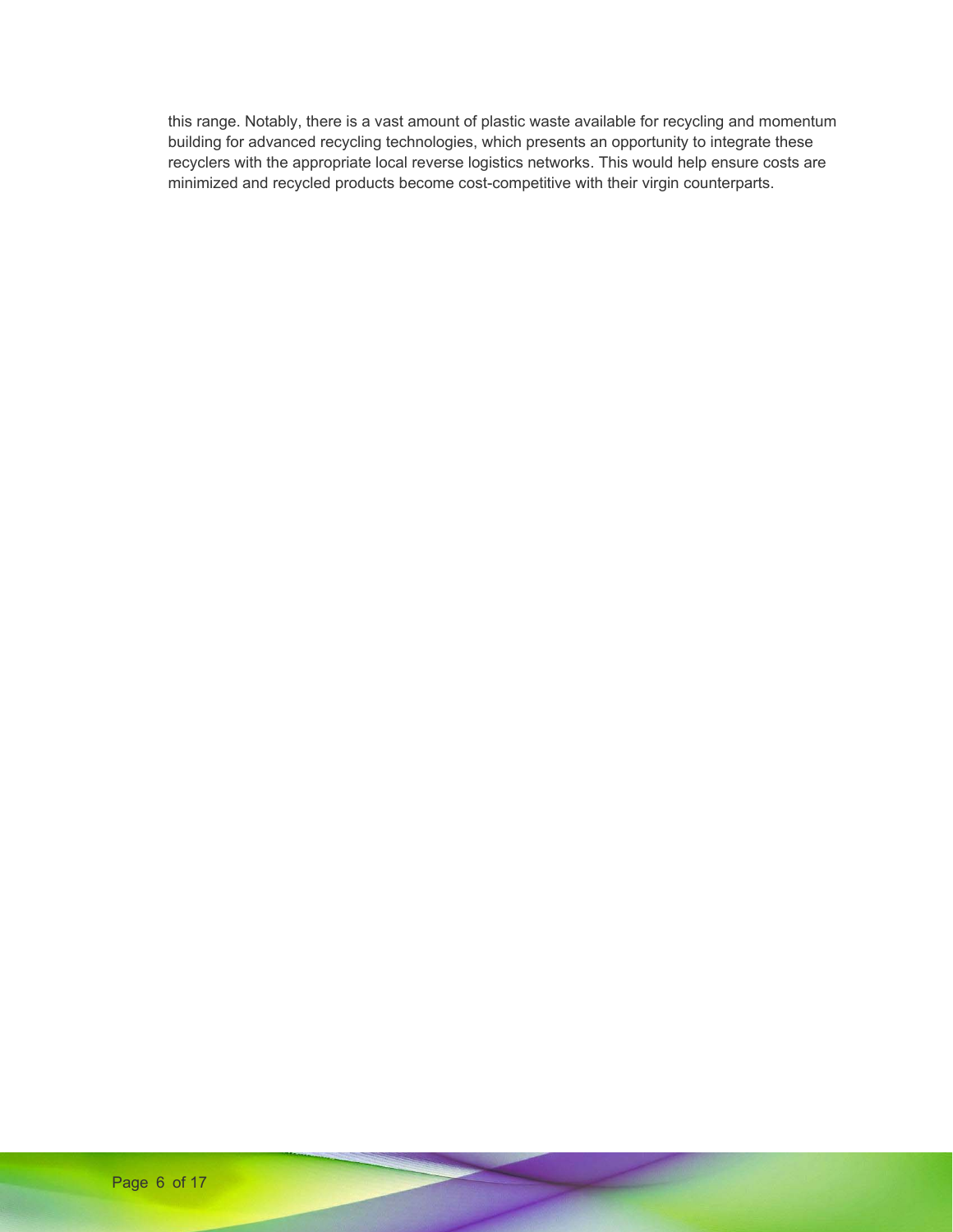# **3.0 AN OVERVIEW OF ADVANCED RECYCLING**

### **3.1 Advanced Recycling Technologies**

Advanced recycling is a combination of several different technologies that complement traditional mechanical recycling to address plastic waste that is too degraded, complex, or contaminated to be recycled by mechanical means alone. These advanced recycling technologies increase our ability to keep our plastics in use while simultaneously reducing our reliance on virgin polymers and fossil fuel consumption. In certain instances, these technologies allow plastics to be recycled multiple times without the degradation in quality that comes from mechanical recycling. The advanced recycling technologies are divided into three primary categories. (Timmy Thiounn 2020).

- **Purification** is the process that separates plastic polymers from additives, colorant, odor, and other resins. The purified polymers can then be made into new plastics. This technology generally requires segregated and single streams of particular plastic types. PureCycle Technologies, for example, is taking polypropylene (PP) plastic waste and using this technology to convert it into a recycled polypropylene product.
- **Decomposition/Depolymerization** consists of chemical processes that break the molecular bonds of plastics into monomers and intermediates. Similar to purification, the inputs are generally single plastic types and the end products can be used to make new plastics. There are three methods of decomposition: biological, chemical, and thermal. Eastman Chemical Company, for example, uses a form of decomposition (glycolysis) to take polyester plastic waste derived from polyethylene terephthalate (PET) bottles and textiles and turn it into monomers that can be used to manufacture new plastic products.
- **Thermal Conversion** brings plastics back to their most basic petrochemical building blocks by breaking molecular bonds. The resulting products from these processes are liquid and gaseous hydrocarbons that can be used for fuels and as raw materials for the circular repolymerization of new plastics. Pyrolysis and gasification are two types of thermal conversion processes that are commonly used in advanced recycling technologies. Pyrolysis uses medium temperatures in the absence of oxygen or air to convert plastic waste into liquid and gaseous products as well as a char byproduct. In contrast, gasification uses higher temperatures than pyrolysis with limited air or oxygen and the char byproduct is then further converted to a gaseous product. Syngas is a common output from both of these technologies. Thermal conversion can process more complex mixtures of plastic/polymer types, which is an advantage over the first two technologies listed above. Sierra Technologies, for example, processes mixed plastic waste by gasification into syngas.

### **3.2 Advanced Recycling Industry Overview**

The rapidly evolving global regulatory landscape around plastic waste has facilitated the recent growth of advanced recycling companies. For instance, through 2017 and 2018, China rolled out its intent to 'phase out imports of solid wastes (recyclables) that can be substituted by domestic resources' by introducing an extremely low contamination threshold in accepted waste (Alademi 2020). Malaysia is expected to follow suit (Dickinson 2019). In addition, a 2018 EU Circular Economy directive aspires to make all plastic packaging recyclable by 2030 (First Circular Economy Action Plan 2019). Many advanced recycling technologies are positioned to complement mechanical recycling to help address these regulatory changes, taking in mixed material streams that would not be compatible with mechanical recycling and converting them into a broad spectrum of products.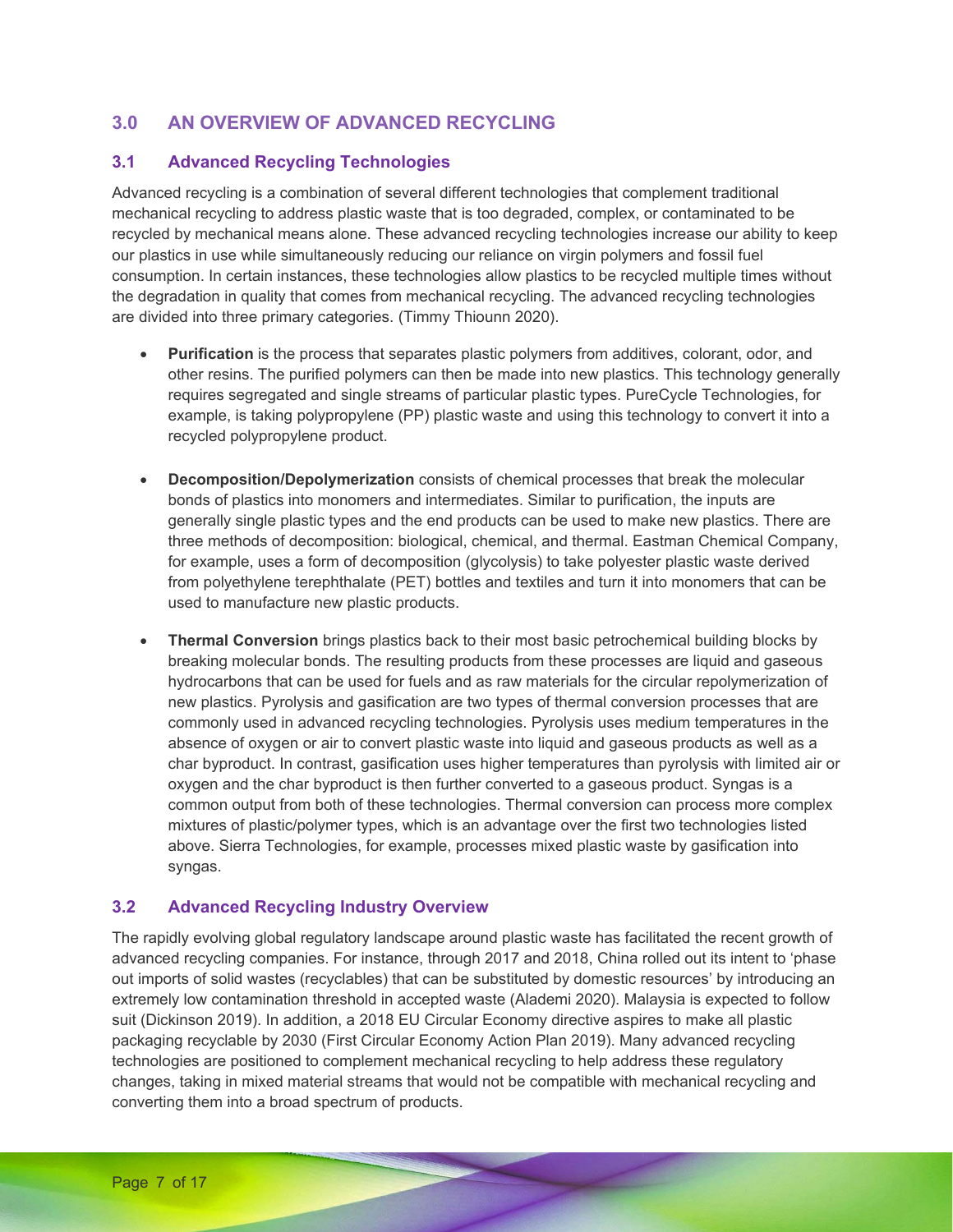The advanced recycling industry is rapidly expanding with significant investment in new projects. Closed Loop Partners' April 2019 report on the advanced recycling industry provides an overview of more than 40 technology providers that are operating commercial scale plants in the U.S. and Canada today or within the next two years (Closed Loop Partners 2019). Especially encouraging is that investors and strategic partners are engaging with advanced recycling companies, and technology providers are operating profitably with higher margins as they mature and scale. According to the American Chemistry Council, 66 new plastics recycling projects with a value of \$5.5 billion have been announced between July 2017 and February 2020, with the potential to divert 4.1 million tons of waste from landfills (American Chemistry Council 2021). And that is just the tip of the iceberg; according to an analysis by Closed Loop Partners, there is an existing \$120 billion addressable market in the U.S. and Canada for recovered plastics and petrochemicals that could be met by scaling advanced recycling technologies (Closed Loop Partners 2019).

Advanced recycling of healthcare plastics will not only help reduce the ecological impact of the thousands of tons of healthcare waste anticipated to be sent to landfills, it will also support a circular economy strategy for plastic waste that is essential for reducing our reliance on virgin feedstocks. With that being said, not all advanced recycling technologies are equal in terms of their circularity. Research conducted by the Global Alliance for Incinerator Alternatives identified that the majority of U.S. advanced recycling activities to date focus on converting recovered plastics to fuel rather than back into new plastic products (Crunden 2020). For advanced recycling to be a truly circular solution to the global plastic waste crisis, plastics to plastics recycling must be widely embraced by the industry. While the landscape for the advanced recycling of healthcare plastics is currently in its infancy, work is being done in the healthcare community to support its adoption; hospitals are developing new practices around segregation and logistics (i.e. collection, sorting, and delivery); recyclers are becoming aware of the value of the recovered materials; and manufacturers seeing the value in introducing these materials back into their products and packaging.

### **3.2 Environmental Aspects**

The negative environmental impacts related to plastic production and use are well documented and include the degradation of natural systems as a result of leakage (especially in the ocean), greenhouse gas emissions, and health and environmental impacts from substances of concern. While advanced recycling technologies help to reduce these impacts, they are still energy-intensive in nature. Compared to incineration however, advanced recycling technologies provide not only a usable output in the form of plastic or fuel, but also have a smaller environmental footprint in terms of both emissions and energy input. A recent, well-regarded study by the Dutch firm CE Delft analyzed the greenhouse gas reduction benefits of various advanced recycling technologies. They identified that in general, purification and depolymerization technologies were comparable to mechanical recycling in terms of greenhouse gas emissions per kg of material input. Thermal conversion technologies, while generating greater greenhouse gas emissions than mechanical recycling, still fell below what would be expected from incineration. This conclusion was reinforced by LCA work completed by Sphera, which identified that a thermal conversion technology used by BASF emits approximately half the  $CO<sub>2</sub>$  of incineration (BASF) n.d.).

In the U.S., advanced recycling facilities are subject to occupational health and safety regulations under U.S. OSHA and environmental regulations (waste generation, water discharges, and air emissions) under U.S. EPA. A study by the American Chemistry Council identified that thermal conversion technologies are expected to have lower air emissions of U.S. EPA Clear Air Act pollutants than traditional incineration processes (Good Company 2021). Most promising is that given the relative immaturity of advanced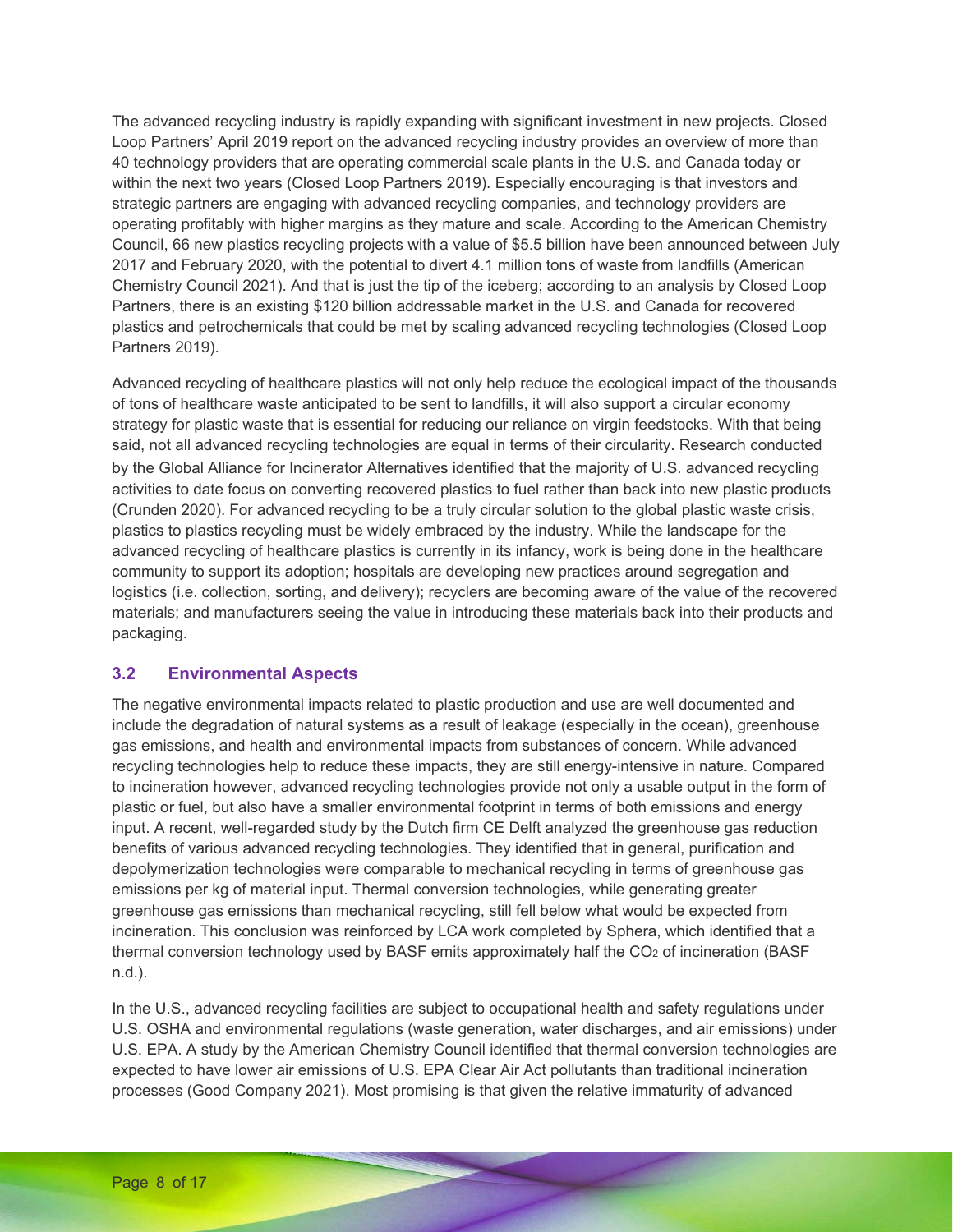recycling technologies, it is expected that their environmental footprint will shrink on a per ton basis as technologies scale and processes get more refined.

Recent critiques call into the question the end use of the recycled waste. Some pyrolysis and gasification processes convert plastic waste to fuels, which are then combusted, leading to increased CO2 emissions (Schlegel 2020). That being said, fuels derived from recycled plastic reduce our reliance on virgin fuels and in turn offset some of their impacts related to extraction and transport, which can be significant. Within the pantheon of advanced recycling technologies, purification processes – where molecular bonds are not broken – should result in the lowest carbon footprint; however, a lot depends on whether the solvents used in the process are burned off or reused. While the landfilling of plastics appears to have the lowest impact on greenhouse gas emissions, reducing the life cycle of the emissions to about a third compared to incineration without energy recovery (and also reduced emissions compared to incineration with energy recovery), it is not circular, requires access to land, and can cause toxic products to leach into soil and groundwater (Dr. Ina Vollmer 2020).

A majority of advanced recyclers we surveyed as part of this work indicated that their processes have less environmental impact when compared to virgin plastic production from fossil fuels; however, process specific environmental emission data and data comparative to other competitive technologies was not readily available for a rigorous comparison. Although the environmental footprint of advanced recycling technologies is evolving, the avoided emissions from fossil fuel consumption, elimination of landfill and incineration, flexibility to address mixed waste plastics, and circularity enabled by the conversion of plastics to plastics makes a compelling case to further explore advanced recycling technologies as a solution to reduce the impact of our plastic waste.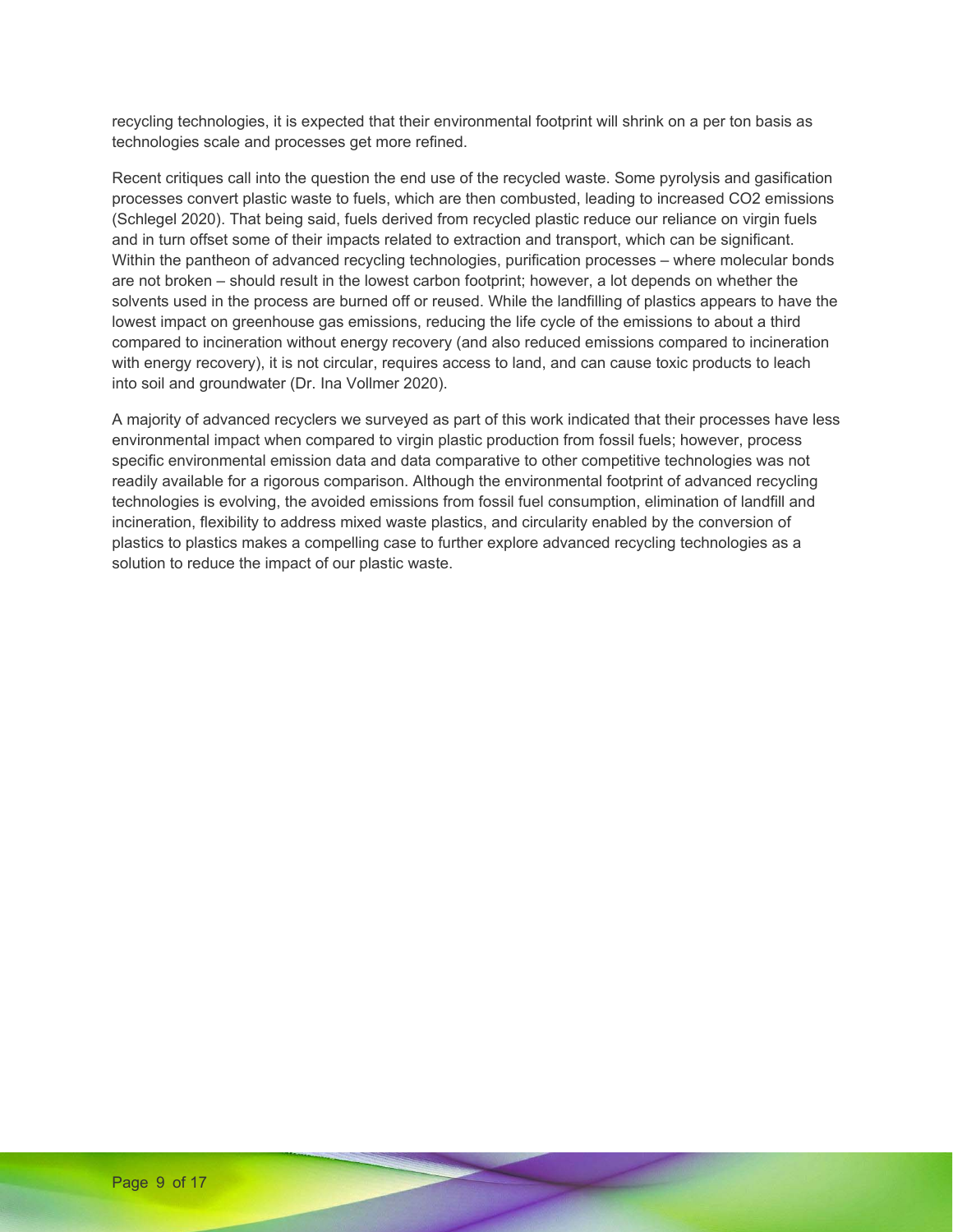# **4.0 HPRC ADVANCED RECYCLING PROJECT**

### **4.1 Project Intent and Scope**

HPRC's project mission was to investigate the current landscape of advanced recycling technologies in the U.S. and gain an understanding of whether they could address the healthcare plastics waste stream in a meaningful way. To accomplish this, we conducted a literature review as well as hands-on outreach to selected organizations. Specifically, the outreach included in-depth interviews with advanced recycling companies, hospitals, and logistics providers to gain an understanding of current industry practices, and a healthcare packaging material survey to understand unique characteristics of the healthcare plastics waste stream.

### **4.2 Advanced Recycling Company Interviews**

To gain more knowledge on industry practices, HPRC conducted interviews with 16 advanced recycling companies from across the U.S., including recyclers with expertise in one or more of the three key technologies: purification, decomposition, and conversion. Among the recyclers that participated in these discussions, conversion technologies were found to be the most commonly employed advanced recycling process, with decomposition technologies being the next most popular in frequency. Similarly, the majority of participating recyclers identified fuel or some form of crude oil to be among the key outputs of their current operations.

The group of advanced recyclers selected for interviews were chosen in a way to provide a proxy of the current state of the advanced recycling industry. More than half of the recyclers interviewed had pilot or demonstration facilities in operation to test new markets, processes, and feedstocks. Although most of the recyclers at the time of our discussions had not previously worked with/processed healthcare plastics within their current facilities or operations, most recyclers expressed an interest in further dialogue to explore additional recycling solutions for several of the common healthcare plastics noted in **Section 2.1**. One notable exception was the recyclability of PETG trays, which were identified by several interview participants to be either low-yield or problematic to machinery, and, consequently, not acceptable or desirable within existing operations. A breakdown of the companies interviewed, categorized by their primary feedstocks and technology type is provided in **Table 1**.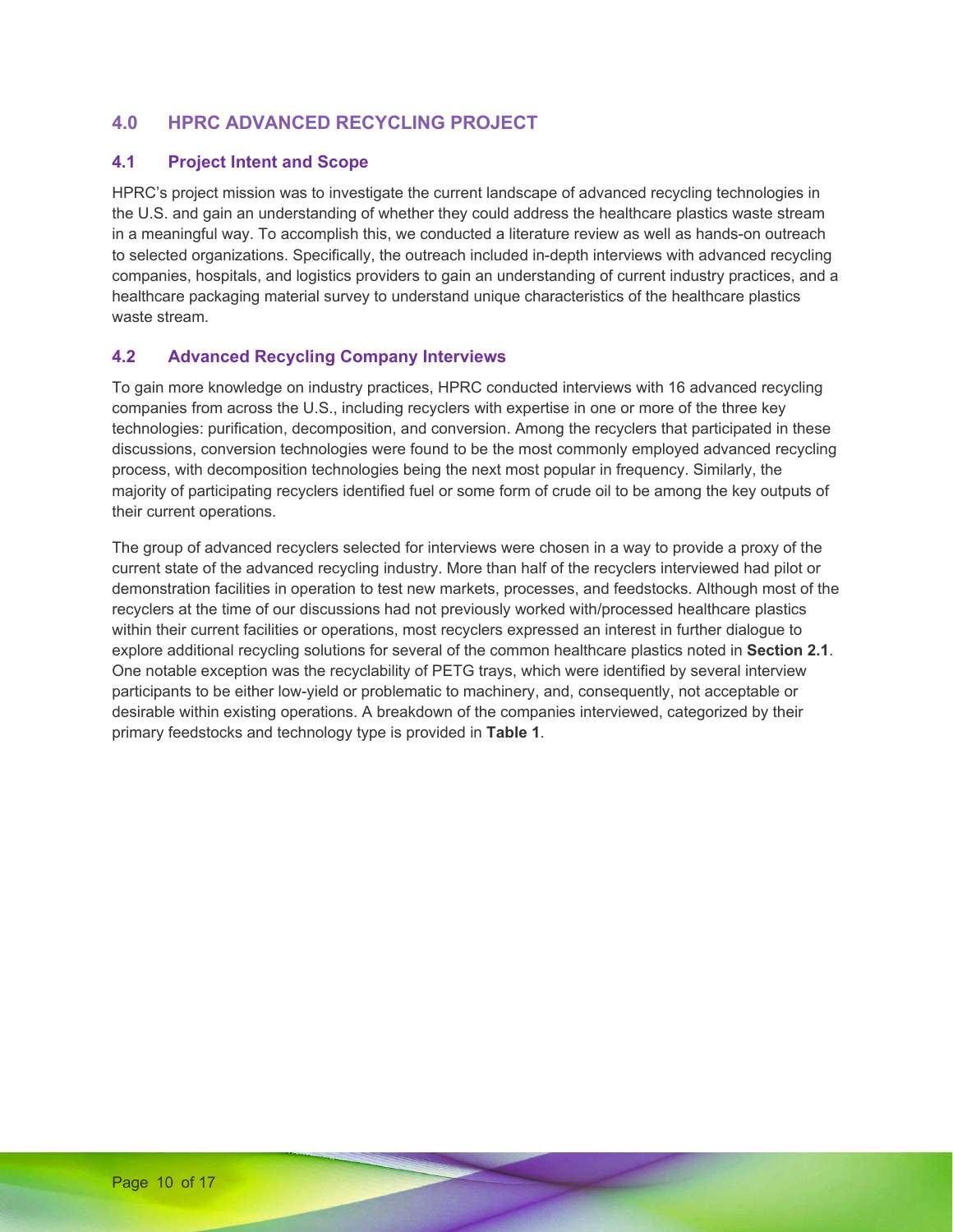|                                    |                                                 | <b>Technology</b> |               |              |  |
|------------------------------------|-------------------------------------------------|-------------------|---------------|--------------|--|
| <b>Company</b>                     | <b>Primary Feedstocks</b>                       | Conversion        | Decomposition | Purification |  |
| EcoFuel<br>Technologies            | PE, PP, PS                                      | $\times$          |               |              |  |
| New Hope<br>Energy                 | PE, PP                                          | $\sf X$           |               |              |  |
| <b>Nexus Fuels</b>                 | PE, PP, PVC                                     | $\times$          |               |              |  |
| Rampf                              | PET, PUR, PP                                    | $\times$          |               |              |  |
| <b>Fulcrum</b><br><b>BioEnergy</b> | Municipal solid waste, raw garbage              | $\times$          |               |              |  |
| Renewlogy                          | PE, PP, PS, PET                                 | $\sf X$           |               |              |  |
| Sierra Energy                      | PP, PE, PS, mixed plastics                      | $\times$          |               |              |  |
| Eastman                            | PP, PE, PET                                     | $\times$          | $\times$      |              |  |
| Agilyx                             | PP, PE, PS, mixed plastics,<br>autoclaved waste | $\mathsf{X}$      | X             | $\times$     |  |
| Ravago                             | PP, PE, PS, mixed plastics                      | $\sf X$           |               |              |  |
| <b>Brightmark</b><br>Energy        | PP, PE, PS                                      | $\sf X$           |               |              |  |
| GreenMantra                        | PE, PP, PS                                      |                   | X             |              |  |
| Resynergi                          | PP, PE, PS                                      |                   | X             |              |  |
| Freepoint<br>Commodities           | PE, PP, PS                                      |                   | $\times$      |              |  |
| Reclaimed<br>EcoEnergy             | Mixed plastics                                  |                   |               | $\times$     |  |
| PureCycle<br>Technologies          | PP, PE, PS, PVC                                 |                   |               | X            |  |

#### **Table 1. Advanced Recycling Companies Interviewed**

#### **Feedstock Compatibility**

Intuitively, the closer a process gets to restoring polymers to their building blocks by breaking bonds, the more accepting it is of mixed material waste streams, and the less needy it is for rigorous presorting. This explains the popularity of decomposition/depolymerization and conversion processes among the surveyed companies. For instance, companies using gasification (i.e. Sierra energy, Fulcrum Bioenergy) are comfortable utilizing municipal mixed solid waste without much presorting (except for PVC in the case of Fulcrum Bioenergy) and have a healthy tolerance for cellulosics. The majority of these companies are converting mixed plastic waste into syngas, which can be used downstream for generating electricity, hydrogen for fueling applications, or new plastics. In the case of pyrolysis, mixed waste streams are acceptable, however, in order to maintain process efficiencies and deliver their desired end products (syngas and/or pyrolytic oil) with viable yields, the feedstock needs to be more carefully sorted to remove all traces of unwanted plastic (i.e. PET and paper, which can introduce moisture, as well as PVC, which can form corrosive hydrochloric acid). In addition, a majority of the companies surveyed are currently not equipped pre-process to handle any biohazardous waste that may inadvertently be present in healthcare waste.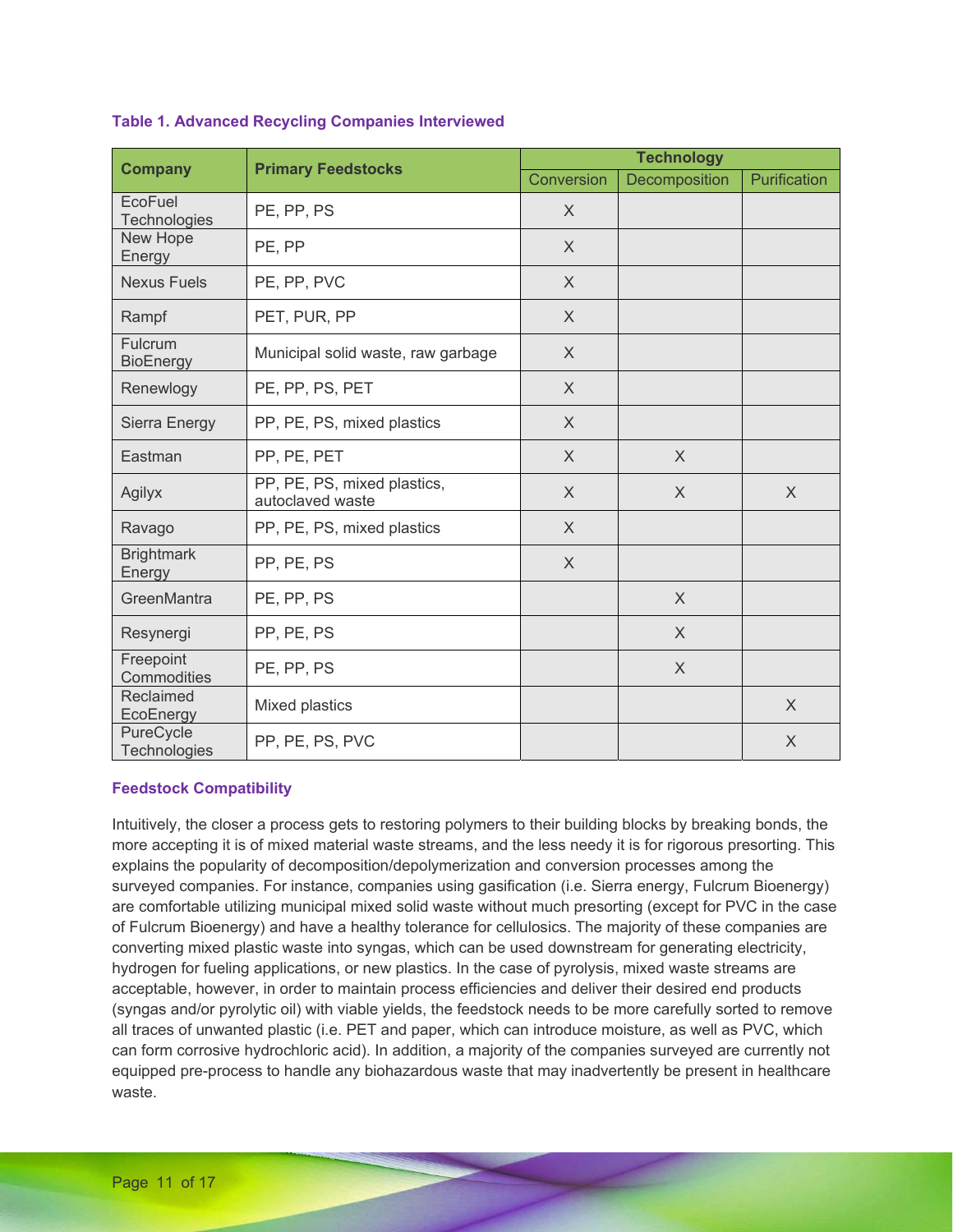#### **Purification**

As purification is the least intensive advanced recycling process capable of generating a product comparable to virgin resin, it should be a prime focus for recycling healthcare plastics. Drawbacks of this process include requirements for resin purity, removal of contaminants pre-process, and converting the various form factors of plastic waste into a manageable state for the reactor to accept. The logistics of collection, the pre-processing needs, and the yield of the recycling process all feed into its overall costeffectiveness. For purification, these issues are greater than other technologies due its current limited availability and its sensitivity. However, the purity of the recycled resin makes it easier for manufacturers to incorporate it into their products so long as the cost is not excessively higher than virgin material.

#### **Decomposition**

Advanced recycling methods such as decomposition that break down plastics into their respective monomers and intermediates, should be used when the stringent criteria associated with purification can't be met. This process still requires cleanliness and specific form factors (rigid vs. flexible), but overall, this technology is more receptive to a variety of resin types and material conditions. To encourage manufacturers to use the output, some level of assurance of purity is required for integration into existing product lines.

#### **Conversion**

Should a healthcare plastic waste stream not meet the requirements of either purification or decomposition technologies, conversion recycling processes should be considered, as these technologies can successfully process a high mix of materials of variable form factor and are not sensitive to most contaminants. Contamination with materials such as metals, paper, and liquids are undesired, as they decrease the yield and increase the amount of leftover waste and transportation costs associated with moving the extra weight of the contaminants. Energy and fuel companies have relied on conversion technologies, as they produce outputs that can be added directly into their existing processes with minimal refinement.

#### **Key Outputs and Circularity**

Each advanced recycling technology results in different outputs that vary in their level of flexibility to be used as a raw material for particular end products. For purification, the resin type is preserved throughout the process. For example, polypropylene waste would be converted back into polypropylene polymers that would then be used to generate polypropylene plastic products (PureCycle technology). For decomposition/depolymerization, this preservation of the resin type is also true, but there is a higher degree of molecular breakdown. For example, polystyrene is broken down into styrene monomers that are then converted back into polystyrene plastic (Agilyx technology). In contrast, conversion technology breaks down the molecular bonds, resulting in outputs that have more flexible applications for fuels and a variety of different resin types (New Hope Energy and Nexus Fuels technology).

Some other interesting applications for outputs that we identified through our research include:

- Gas byproducts that were returned for use in the recycling process (EcoFuel Technologies, Nexus Fuels);
- Additives for construction materials such as roofing and asphalt (GreenMantra); and
- Electricity generation (Sierra Energy).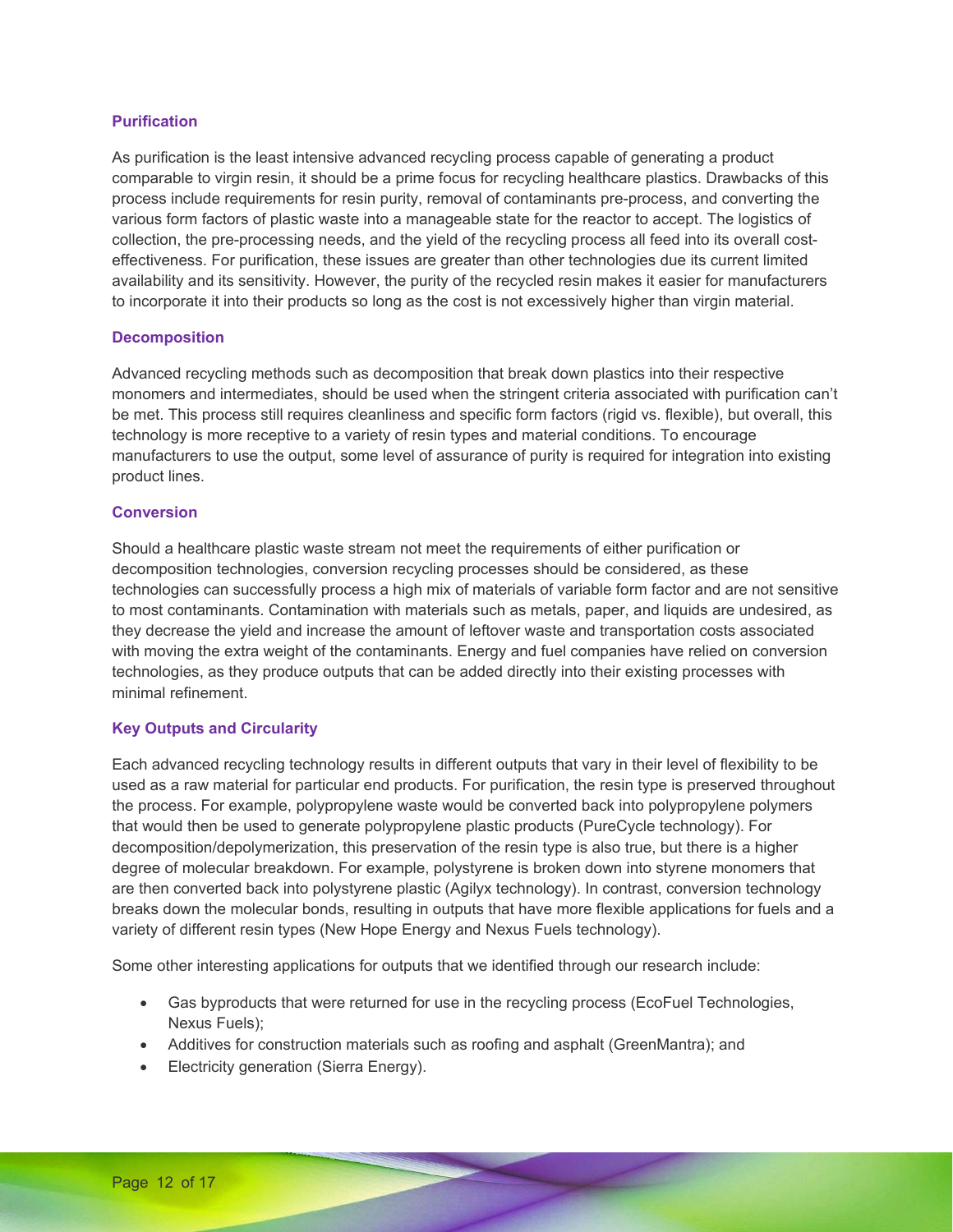When looking at a circular solution for plastics, the desired outcome is to take plastic waste and create new plastics that could be recycled again, extending their useful life. Many of the surveyed companies were focused on creating the raw materials for new plastics, which is promising for establishing a more circular plastic waste stream in the future. Of particular note is Nexus Fuels' recent agreements with Shell and Chevron to use output from their conversion technology (pyrolysis oil) to create new plastic (Solving the Plastics Problem: Cox Enterprises Invests in Nexus Fuels 2021).

### **4.3 Hospital and Logistics Provider Interviews**

In order to provide further insights into the feasibility of advanced recycling as a solution for healthcare plastics, HPRC carried out interviews with a number of logistics providers and healthcare facility professionals. The goal of these interviews was to understand the challenges associated with the collection of healthcare plastics at the point of generation and the logistics of transporting those materials to an advanced recycling facility capable of processing them. Within healthcare facilities, the interviewed stakeholders noted that a primary focus should be enhancing training to guide the waste segregation process at the point of generation. Additionally, the specific need for training around potential contaminants and biohazards within janitorial teams was also identified, as well as providing ongoing training with healthcare facility staff to emphasize acceptable and unacceptable waste categories, illustrating the appropriate handling and placement of waste receptacles within hospitals, and providing effective communication materials and signage.

Most of the stakeholders interviewed indicated that some form of segregation of wastes and recyclable materials occurs on the hospital/healthcare facility premises. Some of the most difficult challenges raised during the interviews involved the collection and handling of waste by logistics providers. One notable challenge was the risk of contaminants and biohazards which could potentially be present within healthcare facility waste streams. The risk of contaminants is perceived as a major health and safety concern by some recycling logistics providers, particularly in cases where hand-sorting is necessary. The most common challenge that was frequently cited by interviewed stakeholders was associated with the relatively low volumes of segregated healthcare plastics streams identified within the scope of this study. In order to generate the needed volumes to be cost-effective, several healthcare facilities generating similar waste streams would need to be concentrated within a certain distance of one another so the waste could be aggregated.

#### **4.4 Multilaminate Flexible Healthcare Packaging Material Survey**

From past HPRC work, multilaminate flexible healthcare packaging has been identified as an exceptionally difficult material to recycle because of the multiple materials present in this waste stream. As another component of this project, HPRC launched a Flexible Packaging Survey to identify and quantify components in multilaminate flexible healthcare packaging materials that may present challenges to advanced recycling technologies. To maintain confidentiality with proprietary information, all surveys were distributed, collected, and analyzed by a third party. At the time of writing this white paper, data collection is still underway.

Once data collection is complete, data will be aggregated by packaging type, top and bottom web materials, multilayer/material films, and expected percentages of different materials that might be present in a mixed healthcare plastics stream from a hospital. Aggregated data will be reviewed with advanced recyclers to assess potential recyclability impacts. The summary of our findings, including insights regarding specific packaging components that are readily recyclable or may be more challenging to recycle, will be available later in 2021.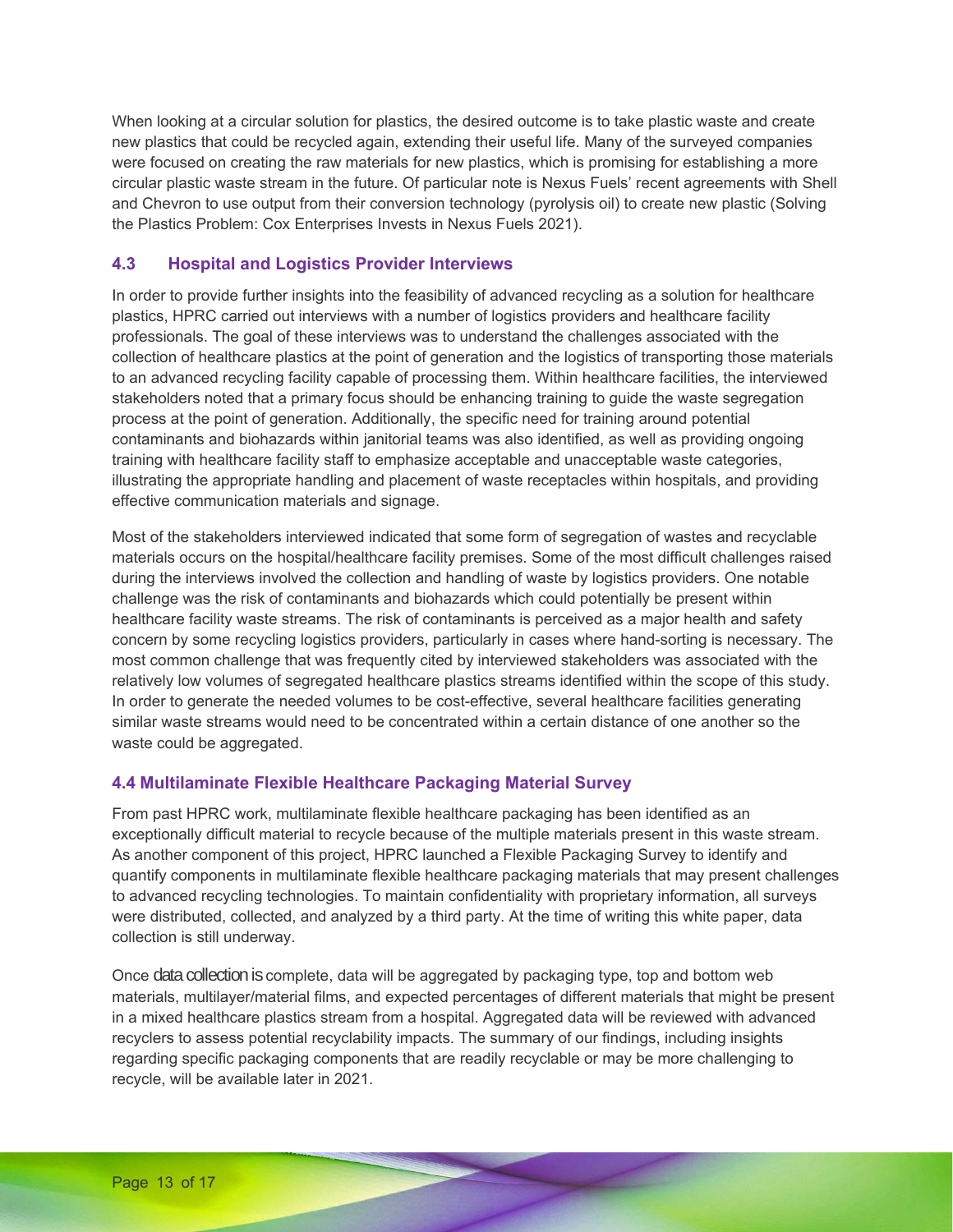### **5.0 CONCLUSIONS**

Healthcare plastics represent a valuable, high-quality plastic feedstock that can be circulated back into the production of goods. Up to now, a large percentage of healthcare waste could not be effectively recycled by mechanical means alone and was incinerated, landfilled, or lost to the environment, the primary barrier being mechanical recycling's low tolerance for contamination from both undesired resins and foreign materials. Advanced recycling technologies stand to address this barrier so that a large portion of that healthcare waste previously unable to be processed by mechanical means can now be effectively recycled. Given the growing interest from healthcare providers to direct their plastic waste to beneficial uses, and manufacturers to include recycled content in their products and packaging, advanced recycling technologies can be an important part of the solution to connect all stakeholders.

Many insights into the application of advanced recycling technologies to healthcare plastics were gained from this study. For one, it is expected that mechanical recycling will continue to be an important option when developing a healthcare plastics recycling solution. Advanced recycling should be viewed as a complementary solution to existing mechanical recycling strategies, and the optimum recycling solution for hospitals will depend on available logistics (i.e., sorting, collecting, transporting), material types, and quantity. Although advanced recycling requires less sorting than mechanical recycling, to maintain cost parity, hospitals should still attempt to sort their healthcare plastics to a level of purity commensurate with the chosen technology to avoid added effort on the backend. Additionally, there needs to be a sufficient quantity of material available from hospitals on an ongoing basis, so these logistics concerns will likely need to extend outside of a single hospital so that the quantity necessary can be accumulated. In light of these challenges, hospitals should weigh the additional investment required for better sorting processes and collection systems with an understanding that costs will increase in the short-term until these systems become more efficient.

From the perspective of the medical device manufacturer, advanced recycling technologies are poised to play a key role in enabling their ability to increase the use of recycled content in their products and packaging. This is especially true for complex materials like flexible films, which do not have economically viable avenues for reuse via mechanical recycling alone. As demand for recycled content increases, recyclers should look to collaborate with hospitals and manufacturers to determine how the costs of the system can be shared to ensure all players have an economically viable position and to make sure there is enough material to scale up to meet manufacturer needs. In the longer term, a circular perspective needs to be integrated into the business model, with manufacturers, hospitals, and recyclers treating healthcare plastic waste as a valuable raw material. Only once this mindset is realized will we be able to move beyond the incremental changes that are currently being made to our recycling system to a truly systemic shift that fully embraces advanced recycling technologies.

The advanced recycling industry is growing rapidly, and the applicability of these technologies to healthcare plastics is promising despite the continuing challenges of sorting and logistics. For the next phase of our work, HPRC will be investigating how to best address these logistical challenges through piloting a circular model for healthcare plastics using advanced recycling technologies. Building upon our research with a successful proof-of-concept will demonstrate the important role that the healthcare plastics waste stream can play within a larger circular plastics economy.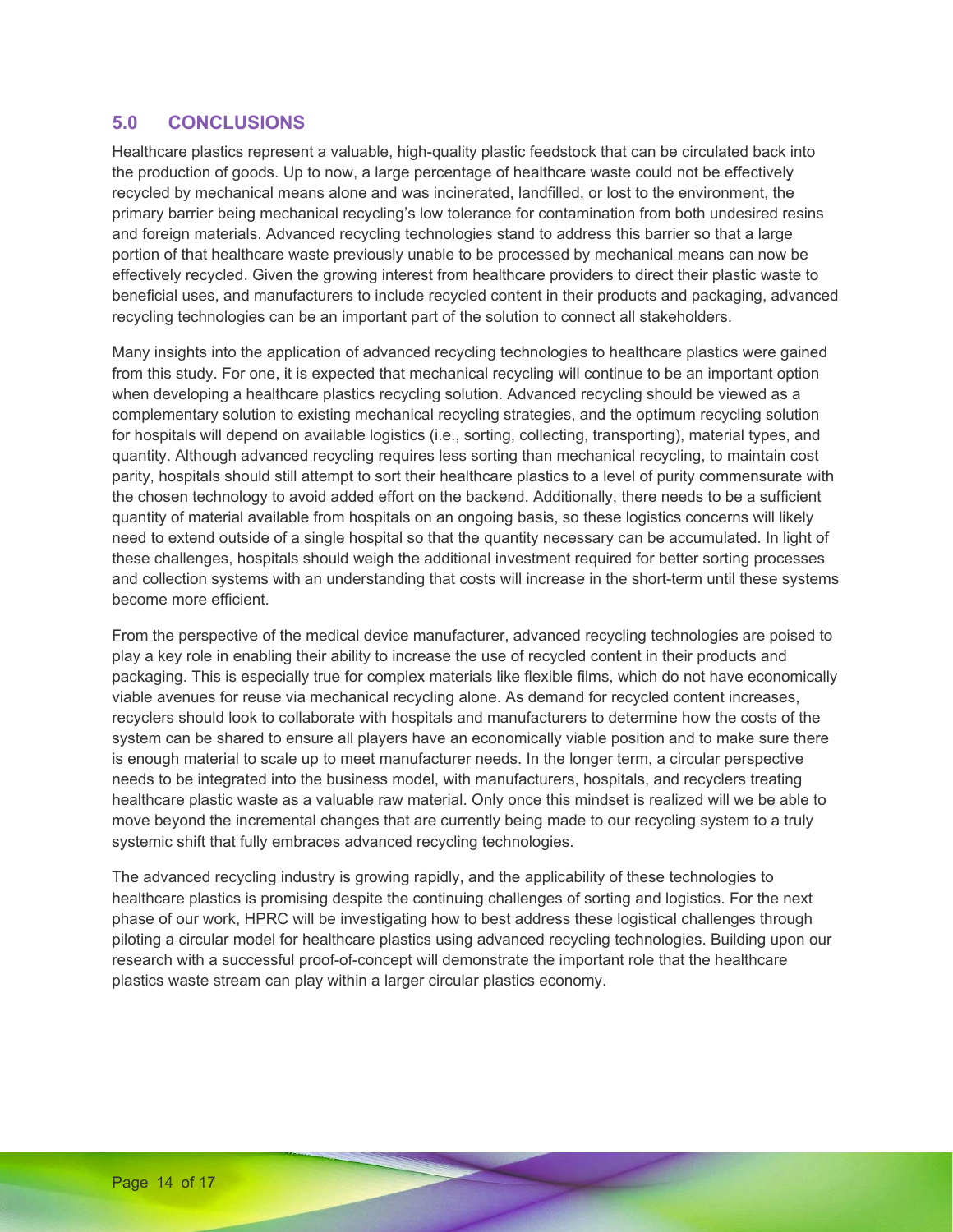### **ACKNOWLEDGEMENTS**

The Healthcare Plastics Recycling Council (HPRC) is a private technical coalition of industry peers across healthcare, recycling and waste management industries seeking to improve recyclability of plastic products within healthcare. For more information, visit www.hprc.org.

Special thanks to the recyclers, hospitals, and logistics providers interviewed for this project.

#### **Recyclers**

Agilyx Brightmark Energy Eastman EcoFuel Technologies Freepoint Commodities Fulcrum BioEnergy **GreenMantra** New Hope Energy Nexus Fuels PureCycle Technologies Rampf Ravago Reclaimed EcoEnergy Renewlogy Resynergi Sierra Energy

#### **Hospitals**

Dartmouth Hitchcock Medical Center Cleveland Clinic Kaiser Permanente

#### **Logistics Providers**

Advanced Disposal Casella Lakeshore Recycling **Stryker**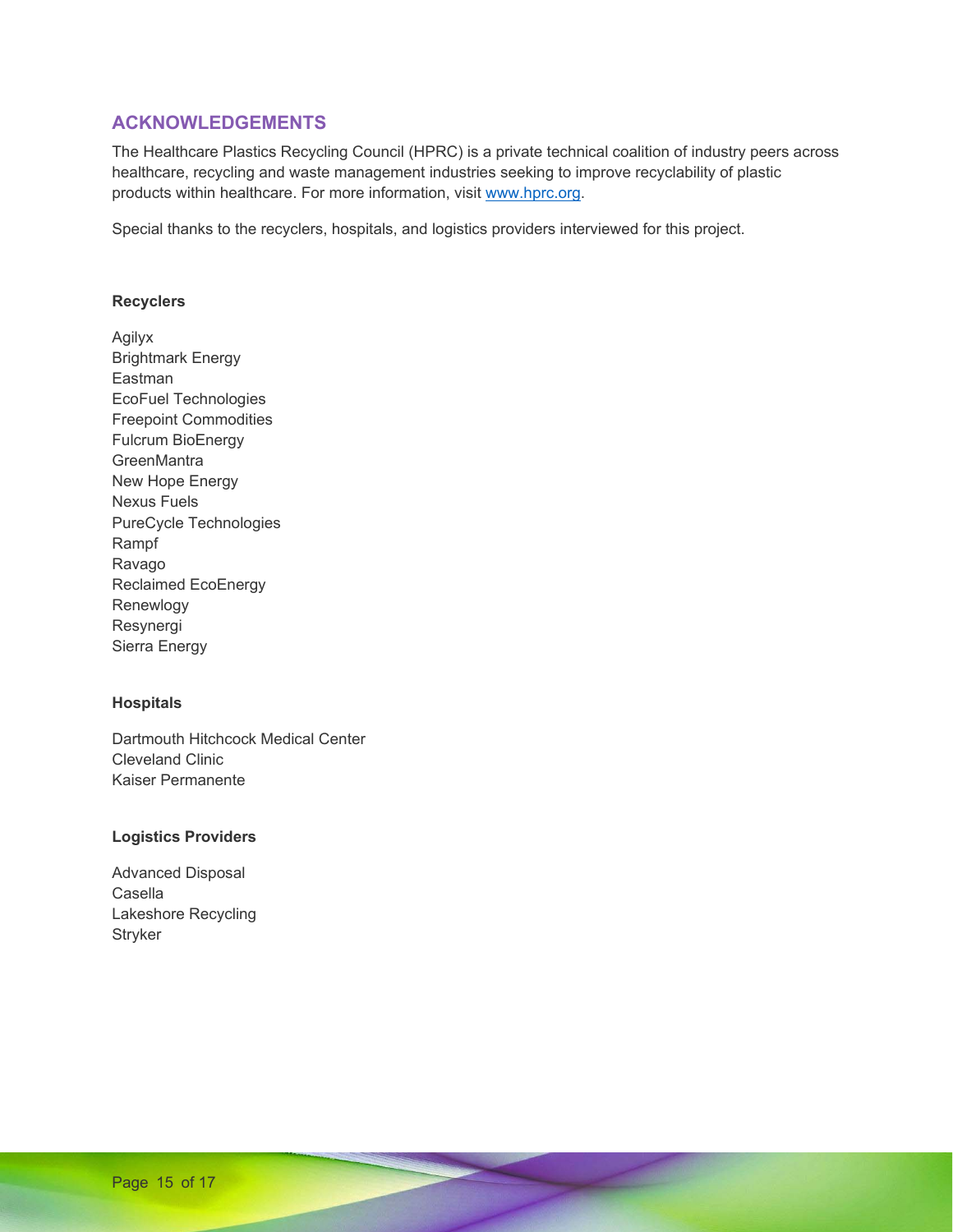### **REFERENCES**

Alademi, Rami. 2020. *The National Sword Policy of China and its Effect on Global Policy.* April. https://www.researchgate.net/publication/340439578\_The\_National\_Sword\_Policy\_of\_China\_and its\_Effect\_on\_Global\_Policy.

American Chemistry Council. 2021. "New Investments in Modernizing Plastics Recycling in the U.S."

BASF. n.d. "Life cycle assessment (LCA) for ChemCycling." Accessed March 2021. https://www.basf.com/global/en/who-we-are/sustainability/we-drive-sustainable-solutions/circulareconomy/mass-balance-approach/chemcycling/lca-for-chemcycling.html.

BCC Publishing. 2020. "Plastics for Healthcare Packaging, PLS007F."

- Closed Loop Partners. 2019. "Accelerating Circular Supply Chains for Plastics: A Landscape of Transformational Technologies that Stop Plastic Waste, Keep Materials in Play and Grow Markets." April. https://www.closedlooppartners.com/wpcontent/uploads/2021/01/CLP\_Circular\_Supply\_Chains\_for\_Plastics\_Updated.pdf.
- Crunden, E.A. 2020. "Chemical recycling gaining limited traction so far, too focused on plastic-to-fuel, report finds." August 3. https://www.wastedive.com/news/gaia-chemical-recycling-report-fuel-toplastic-pushback/582410/.
- Dickinson, Leta. 2019. *Malaysia doesn't want to be the world's plastic dumping grounds anymore.* May 28. https://grist.org/article/malaysia-doesnt-want-to-be-the-worlds-plastic-dumping-groundsanymore/.
- Dr. Ina Vollmer, Michael J. F. Jenks, Dr. Mark C. P. Roelands, Dr. Robin J. White, Dr. Toon van Harmelen, Dr. Paul de Wild, Dr. Gerard P. van der Laan, Dr. Florian Meirer, Prof. Jos T. F. Keurentjes, Prof. Bert M. Weckhuysen. 2020. "Beyond Mechanical Recycling: Giving New Life to Plastic Waste." *Angewandte Chemie International Edition*, March 11.
- European Recycling Industries' Confederation. 2019. *EuRIC Position Paper on Chemical Recycling.* October 29. https://www.euric-aisbl.eu/position-papers/item/322-euric-position-paper-onchemical-recycling.
- 2019. *First Circular Economy Action Plan.* https://ec.europa.eu/environment/circulareconomy/first\_circular\_economy\_action\_plan.html#:~:text=By%202030%2C%20all%20plastics% 20packaging,and%20to%20harness%20global%20action.
- Good Company. 2021. "Comparison of Pyrolysis-Based Advanced Recycling Air Emissions to Common Manufacturing Emissions." March. https://static1.squarespace.com/static/5e1380910c47256ea5b5c982/t/60535908f6ee2e1aff1bc2bf /1616075028828/Advanced+Recylcing\_Emissions\_Whitepaper\_Report-3.18.21.pdf.
- Gray, Richard. 2018. *What's the real price of getting rid of plastic packaging?* July 5. https://www.bbc.com/worklife/article/20180705-whats-the-real-price-of-getting-rid-of-plasticpackaging#:~:text=While%20the%20cost%20of%20producing,more%2C%20according%20to%2 0some%20analysis.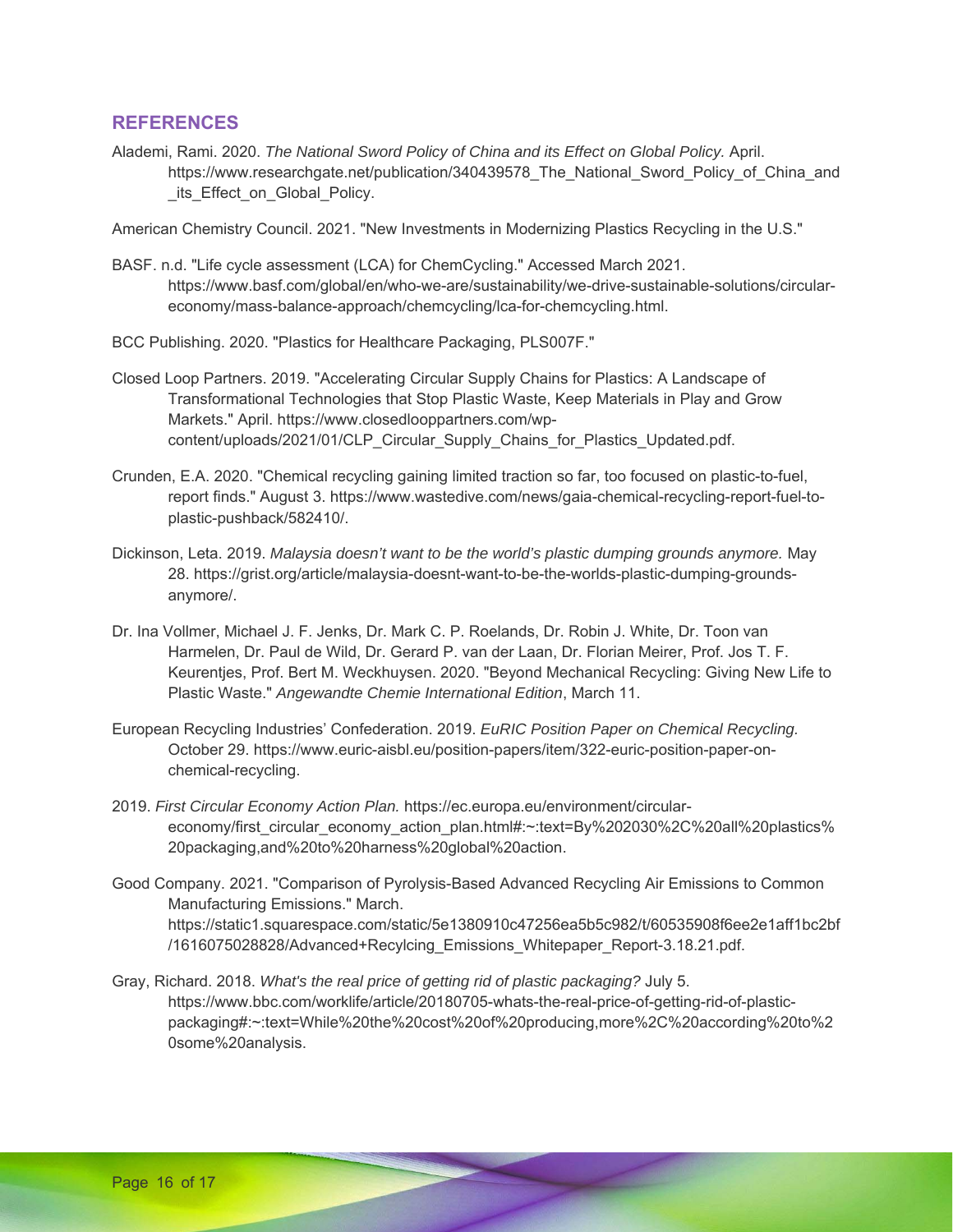- Luu, Paula. 2020. *Going Beyond Single-Use Packaging to Address All Plastic Waste.* November 13. https://www.closedlooppartners.com/going-beyond-single-use-packaging-to-address-all-plasticwaste/.
- Schlegel, Ivy. 2020. *Deception by the Numbers.* September 9. https://www.greenpeace.org/usa/wpcontent/uploads/2020/09/GP\_Deception-by-the-Numbers.pdf.
- 2021. *Solving the Plastics Problem: Cox Enterprises Invests in Nexus Fuels.* March 10. https://www.nexusfuels.com/shell-announces-nexus-partnership-offtake-agreement-and-circularrecycling-strategy/.
- Timmy Thiounn, Rhett C. Smith. 2020. "Advances and approaches for chemical recycling of plasticwaste." *Wiley Journal of Polymer Science*, April 20.
- World Economic Forum. 2020. *Plastics, the Circular Economy.* July. http://www3.weforum.org/docs/WEF\_Plastics\_the\_Circular\_Economy\_and\_Global\_Trade\_2020.p df.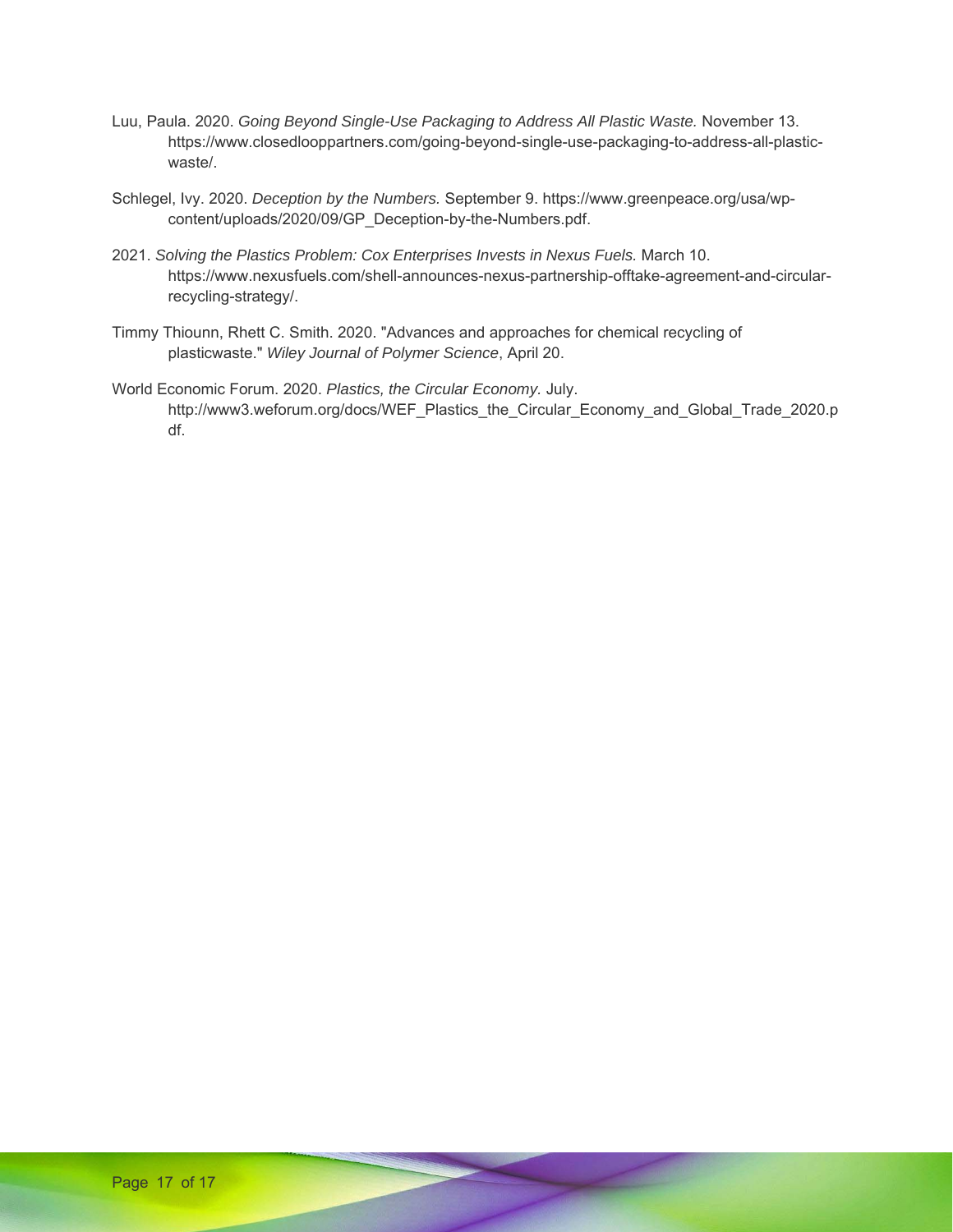APPENDIX A - INTERVIEW QUESTIONNAIRES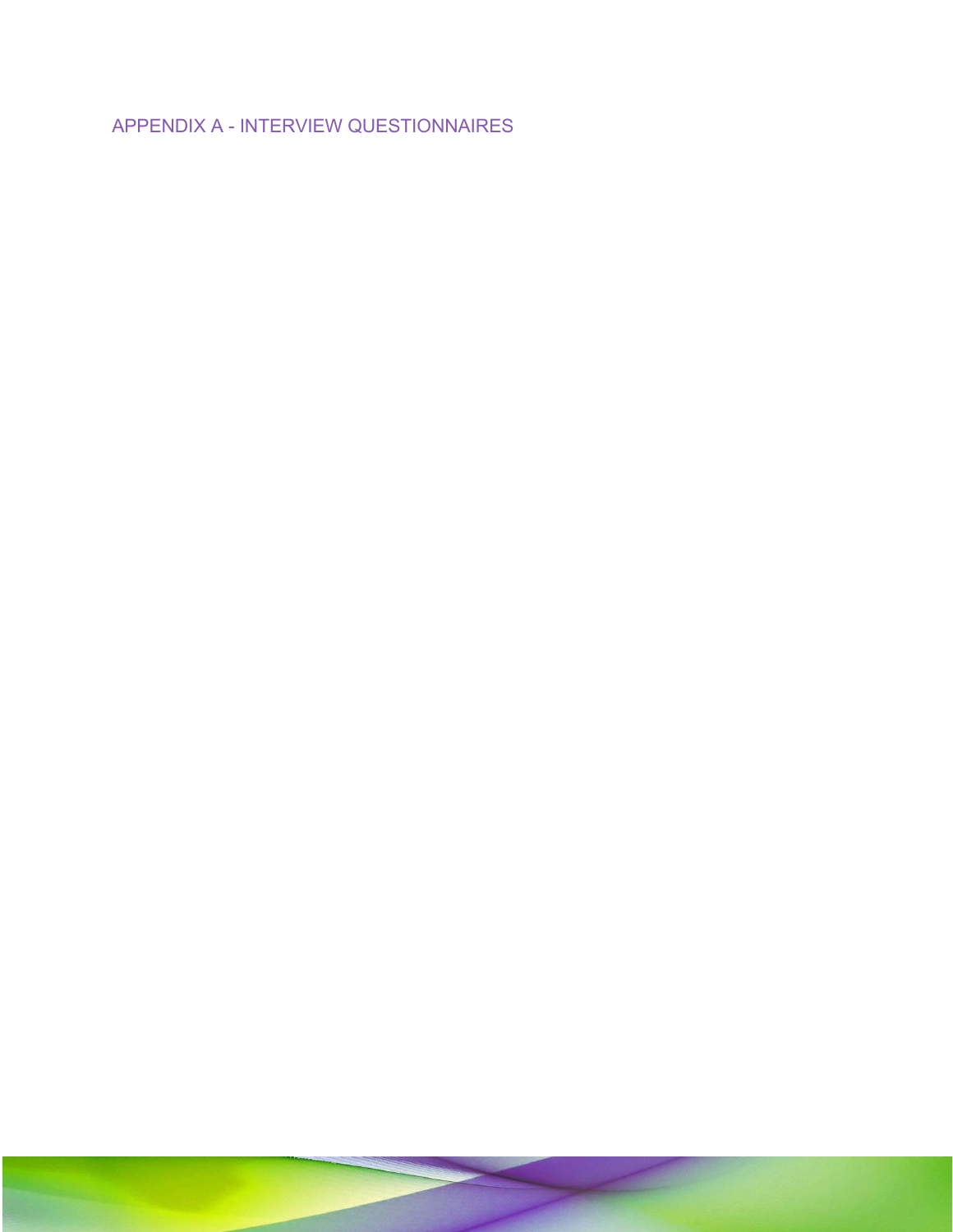### **Advanced Recycling Technology Interviews**



| Company Name and Website: |           |  |  |  |
|---------------------------|-----------|--|--|--|
| <b>Contact Person:</b>    | Phone No: |  |  |  |
| Email Address:            |           |  |  |  |
| Interviewed by:           | Date:     |  |  |  |

**Project Overview –** HPRC has initiated a project to evaluate the use of advanced recycling technologies for healthcare plastics.

**Interview Purpose –** Understand the applicability, opportunities, and challenges of using your company's advanced recycling technology for recycling healthcare plastics.

### **A. INTRODUCTION TO HEALTHCARE PLASTICS**

Common healthcare plastics (https://www.hprc.org/common‐recyclable‐healthcare‐plasti)



#### **Sterilization Wrap**

Commonly referred to as "blue wrap," sterilization wrap is a sterile material that protects surgical instruments and other items from contamination. If segregated before surgery, it is clean material that can be easily collected. It is made from polypropylene (PP).



#### **Irrigation Bottles**

Irrigation bottles are commonly used in operating rooms and contain sterile saline solution. These bottles can be drained and collected for recycling. They are often made from polypropylene (PP). Some saline bottles are made from high density polyethylene (HDPE).



#### **Basins and Pitchers**

Rigid colored and opaque plastic containers such as water pitchers and patient care basins and trays are typically made from polypropylene (PP).



#### **Trays**

Trays are commonly used to hold instruments for sterilization and distribution. Trays made from polyethylene terephthalate glycol (PETG) or high impact polystyrene (HIPS) are commonly sealed with Tyvek@ Medical Packaging, to form a sterile barrier or placed in a flexible sterile barrier package.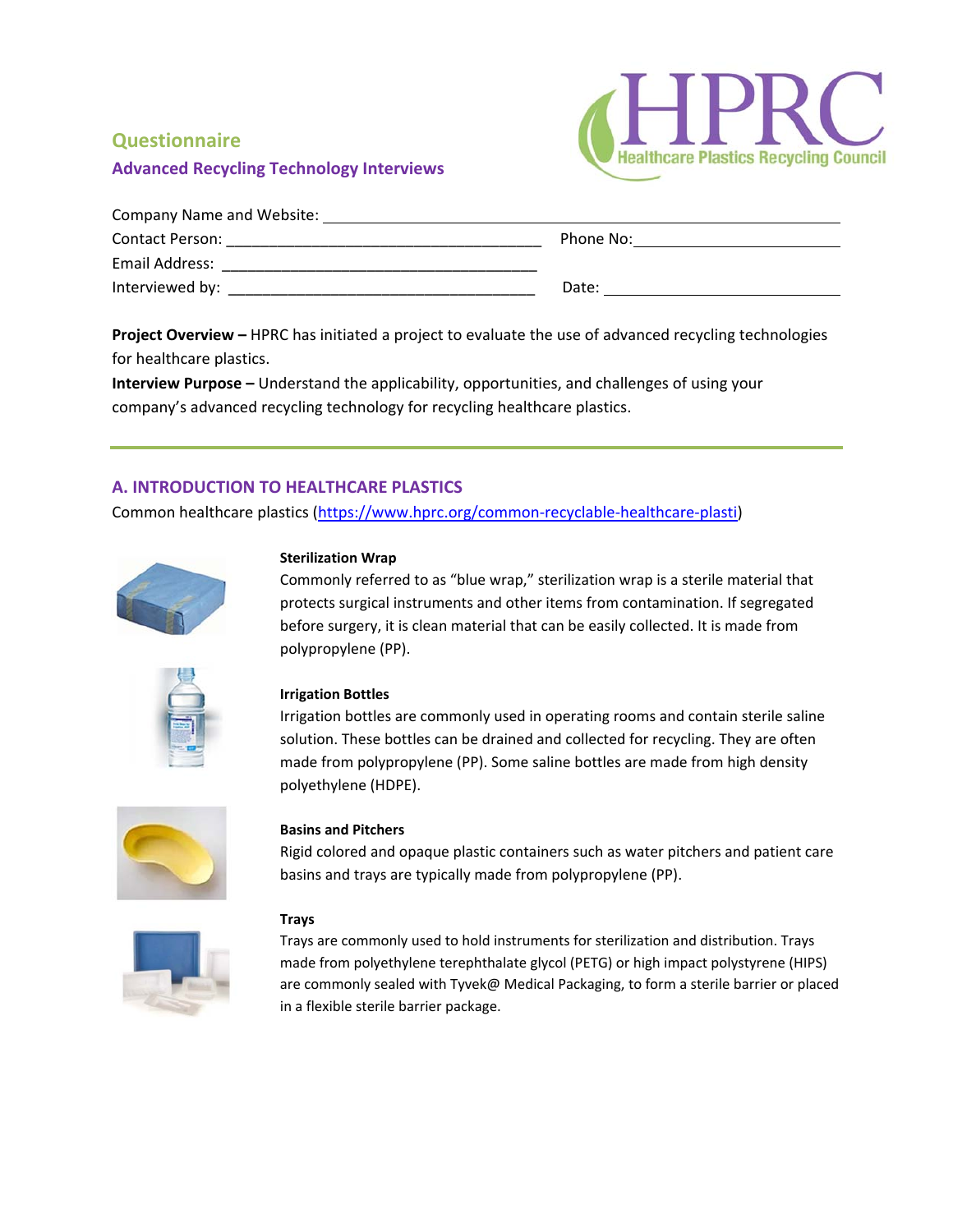# **Questionnaire Advanced Recycling Technology Interviews**





#### **Flexible Clear Packaging**

Flexible clear packaging includes shrink wrap, stretch film, and plastic bags and is usually found in large quantities at incoming dock areas and as secondary and tertiary packaging for healthcare products. Flexible clear packaging is made from polyethylene (PE).



#### **Tyvek®**

Tyvek® is a common material utilized in sterile barrier packaging, typically as part of a chevron peel pouch or a lid on a rigid tray. Tyvek® is made from high-density polyethylene (HDPE). It can be difficult to visually differentiate Tyvek® from paper. Both have a similar appearance; however, long intertwined fibers can be seen in Tyvek<sup>®</sup> material when a light source is placed behind the material. Also, paper tears easily while Tyvek® is difficult to tear, although some coated paper is also difficult to tear.

#### **Flexible Primary Packaging**

Flexible sterile barrier packaging is a common package design used to hold devices for sterilization and distribution. These packages are often constructed from two different types of materials and/or multi‐material film laminations or co-extrusions. Tyvek<sup>®</sup> (high-density polyethylene) and films constructed from Polyester, Polyethylene, Polyamides, Polypropylene, and Ionomers are common materials used in these packages.

These package designs are often referred to as pouches, header bags, vented bags, blister packs or film bags. Tyvek® lids, once removed from rigid trays may also be segregated into this stream. As noted, Tyvek® is HDPE but I may be difficult to visually differentiate Tyvek® from paper. Both have a similar appearance; however, long intertwined fibers can be seen in Tyvek® material when a light source is placed behind the material. Also, paper tears easily while Tyvek® is difficult to tear, although some coated paper is also difficult to tear.

#### **Example specification for sterilization wrap polypropylene:**

- 80% Homopolymer Polypropylene with a 20% Impact Modifier
- 40 melt
- $\bullet$  1.3 Izod
- $\bullet$  200.000 + flex
- 4800 + tensile
- Ash .08 or less

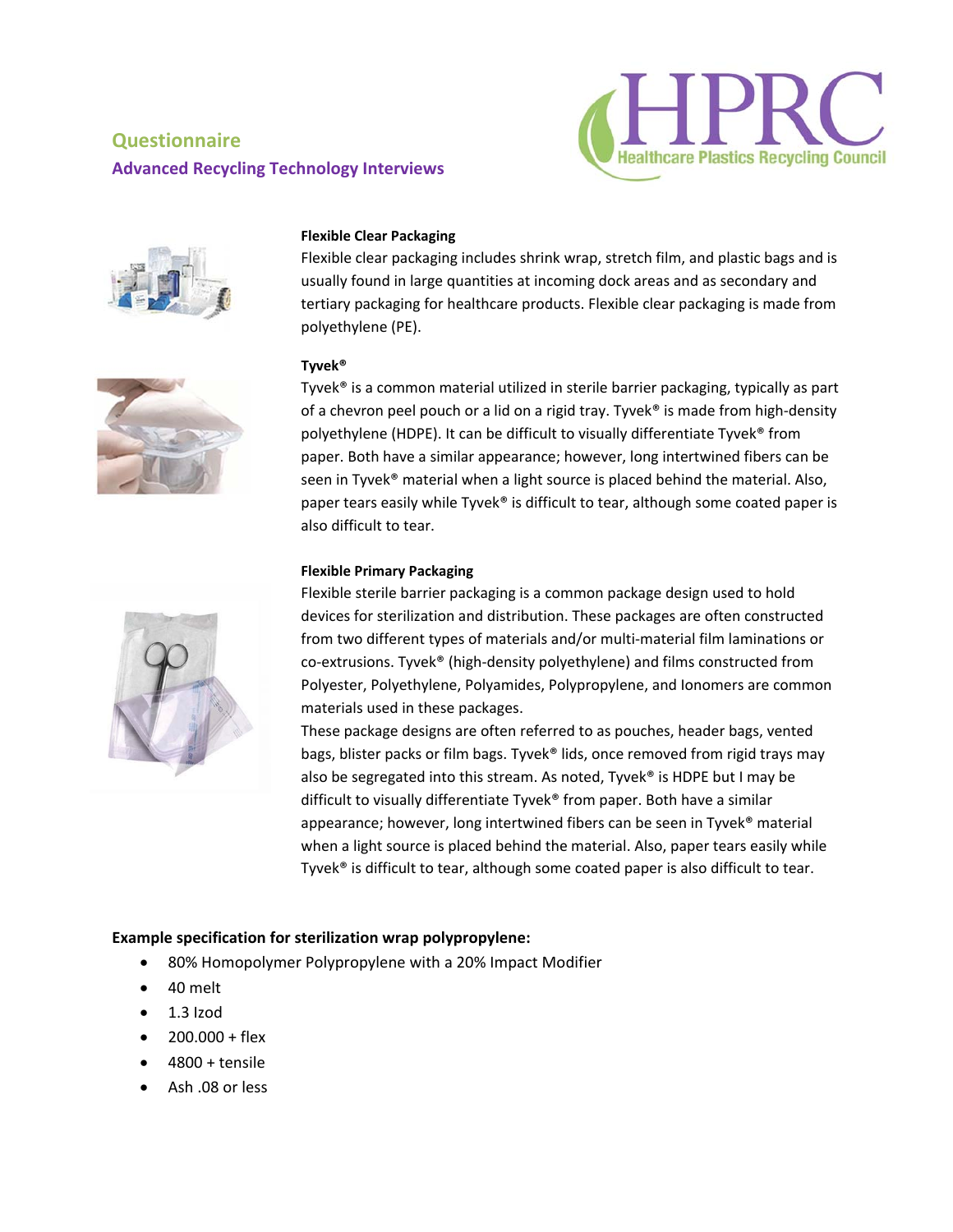### **Advanced Recycling Technology Interviews**

### **Example specification of irrigation bottle /cap, provided courtesy of Baxter:**

- Resin type or number: Polypropylene Copolymer. FHR 23N1OA
- Manufacturing (such as injection or extrusion grade): extrusion grade
- Melt rate: 9.5
- Density:  $0.89 0.91$  g/ml @ 77°F (25°C)
- Color: colorless
- If it's a homo or co-polymer: random co-polymer
- It has a white silicone (LSR) gasket and a paper label

#### **Example specification of Tyvek® Medical Packaging HDPE, provided courtesy of DuPont:**

Material Composition: over 99.8% Density Polyethylene Homopolymer CAS# 9002‐8‐4

PR

lealthcare Plastics Recycling Council

- Melt Index:
	- o With 2.16 kg at 190C 0.6 to 0.82 g/10 min.
	- o With 21.6 kg at 190C 24 to 37 g/10 min.
- Density. above 0.955 g/cc
- Ash: below 160 ppm

### **Quantities and Characteristics**

- About 1 million tons per year in the United States of healthcare packaging materials
- 80% flexibles / 20% rigids, almost 50% sterilization wrap
- For more information, please see our Healthcare Plastics Guide for Recyclers at https://www.hprc.org/guidance‐for‐recyclers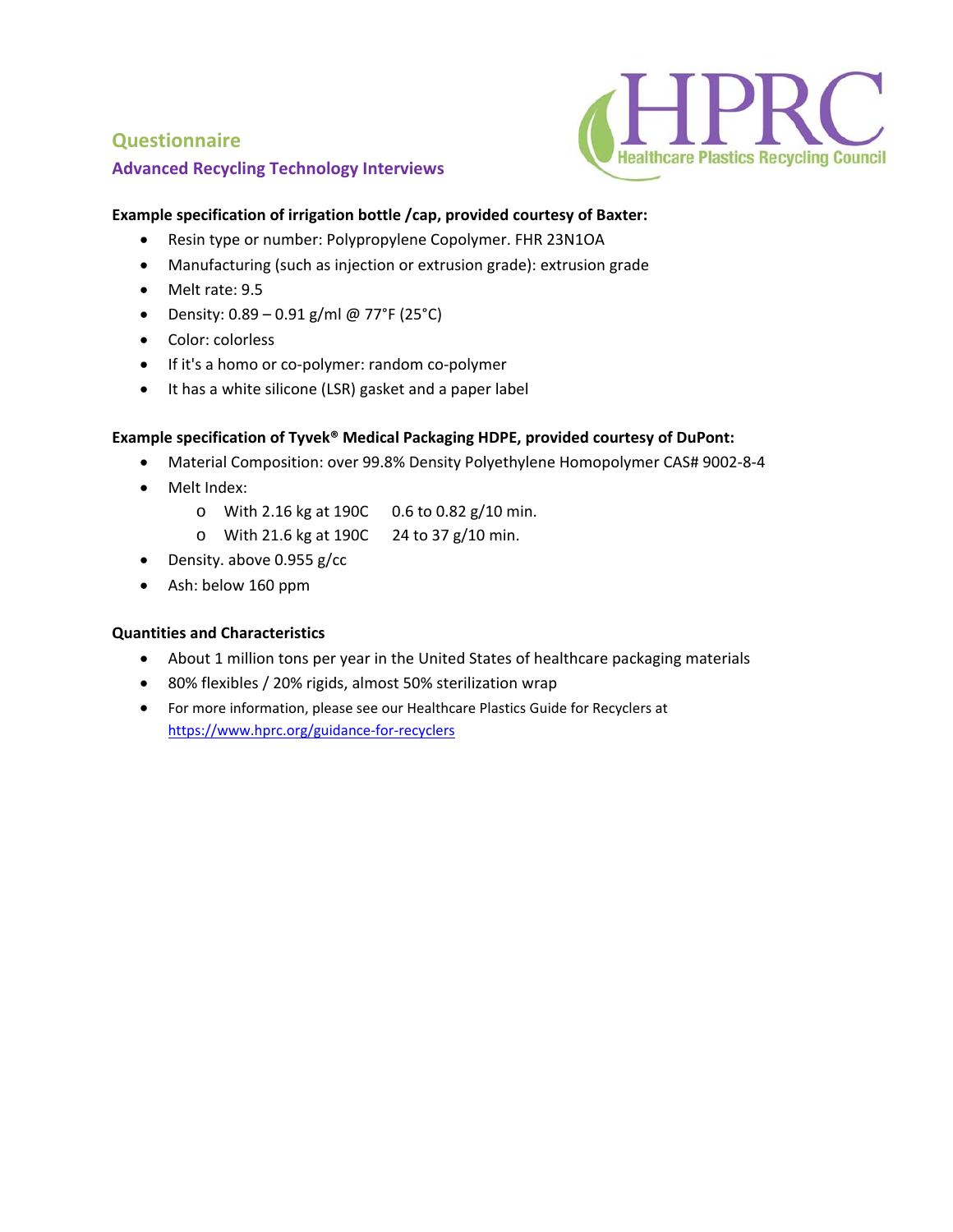

### **Advanced Recycling Technology Interviews**

### **B. RECYCLING TECHNOLOGY INFORMATION**

1. How would you describe your technology (circle one or more)?

| Conversion                                              | Decomposition                                                                                                                                                                                                                                                                                                                                       | Purification        |                                       | Other                         |  |
|---------------------------------------------------------|-----------------------------------------------------------------------------------------------------------------------------------------------------------------------------------------------------------------------------------------------------------------------------------------------------------------------------------------------------|---------------------|---------------------------------------|-------------------------------|--|
| If other, please describe ___                           |                                                                                                                                                                                                                                                                                                                                                     |                     |                                       |                               |  |
|                                                         |                                                                                                                                                                                                                                                                                                                                                     |                     |                                       |                               |  |
| 27                                                      | 21                                                                                                                                                                                                                                                                                                                                                  | 14                  |                                       |                               |  |
| ₩                                                       | $\begin{picture}(20,20) \put(0,0){\line(0,1){10}} \put(15,0){\line(0,1){10}} \put(15,0){\line(0,1){10}} \put(15,0){\line(0,1){10}} \put(15,0){\line(0,1){10}} \put(15,0){\line(0,1){10}} \put(15,0){\line(0,1){10}} \put(15,0){\line(0,1){10}} \put(15,0){\line(0,1){10}} \put(15,0){\line(0,1){10}} \put(15,0){\line(0,1){10}} \put(15,0){\line(0$ | EH.                 | accessive.<br>$\frac{1}{2}$           |                               |  |
| <b>CONVERSION</b>                                       | <b>DECOMPOSITION</b>                                                                                                                                                                                                                                                                                                                                | <b>PURIFICATION</b> | <b>MECHANICAL</b>                     |                               |  |
| <b>Refined</b><br><b>Petrochemicals</b><br>hydrocarbons | <b>Monomers &amp;</b><br><b>Intermediates</b>                                                                                                                                                                                                                                                                                                       | <b>Polymers</b>     | <b>Plastic products</b><br>& packages | <b>Post Consumer</b><br>Waste |  |
| <b>Fuels</b>                                            |                                                                                                                                                                                                                                                                                                                                                     |                     |                                       |                               |  |

2. Do you have pilot or full-scale facilities in operation today or planned in the near future? Can you share location, capacity, and feedstock?

<u> 1980 - Andrea Santana, amerikana amerikana amerikana amerikana amerikana amerikana amerikana amerikana amerik</u>

3. If available, please provide a description or published specification of acceptable feedstock for your process. <u>The contract of the contract of the contract of the contract of the contract of the contract of the contract of the contract of the contract of the contract of the contract of the contract of the contract of</u>

<u> 1980 - Andrea Santana, amerikana amerikana amerikana amerikana amerikana amerikana amerikana amerikana amerik</u>

<u> 1980 - Johann Barnett, fransk politik (d. 1980)</u>

4. For the healthcare plastics described above, please comment on their acceptance/tolerance in your process as it relates to chemical compatibility, form factor compatibility and any other criteria of importance to you. Comments:\_\_\_\_\_\_\_\_\_\_\_\_\_\_\_\_\_\_\_\_\_\_\_\_\_\_\_\_\_\_\_\_\_\_\_\_\_\_\_\_\_\_\_\_\_\_\_\_\_\_\_\_\_\_\_\_\_\_\_\_\_\_\_\_\_\_\_\_\_

\_\_\_\_\_\_\_\_\_\_\_\_\_\_\_\_\_\_\_\_\_\_\_\_\_\_\_\_\_\_\_\_\_\_\_\_\_\_\_\_\_\_\_\_\_\_\_\_\_\_\_\_\_\_\_\_\_\_\_\_\_\_\_\_\_\_\_\_\_\_\_\_\_\_\_\_\_\_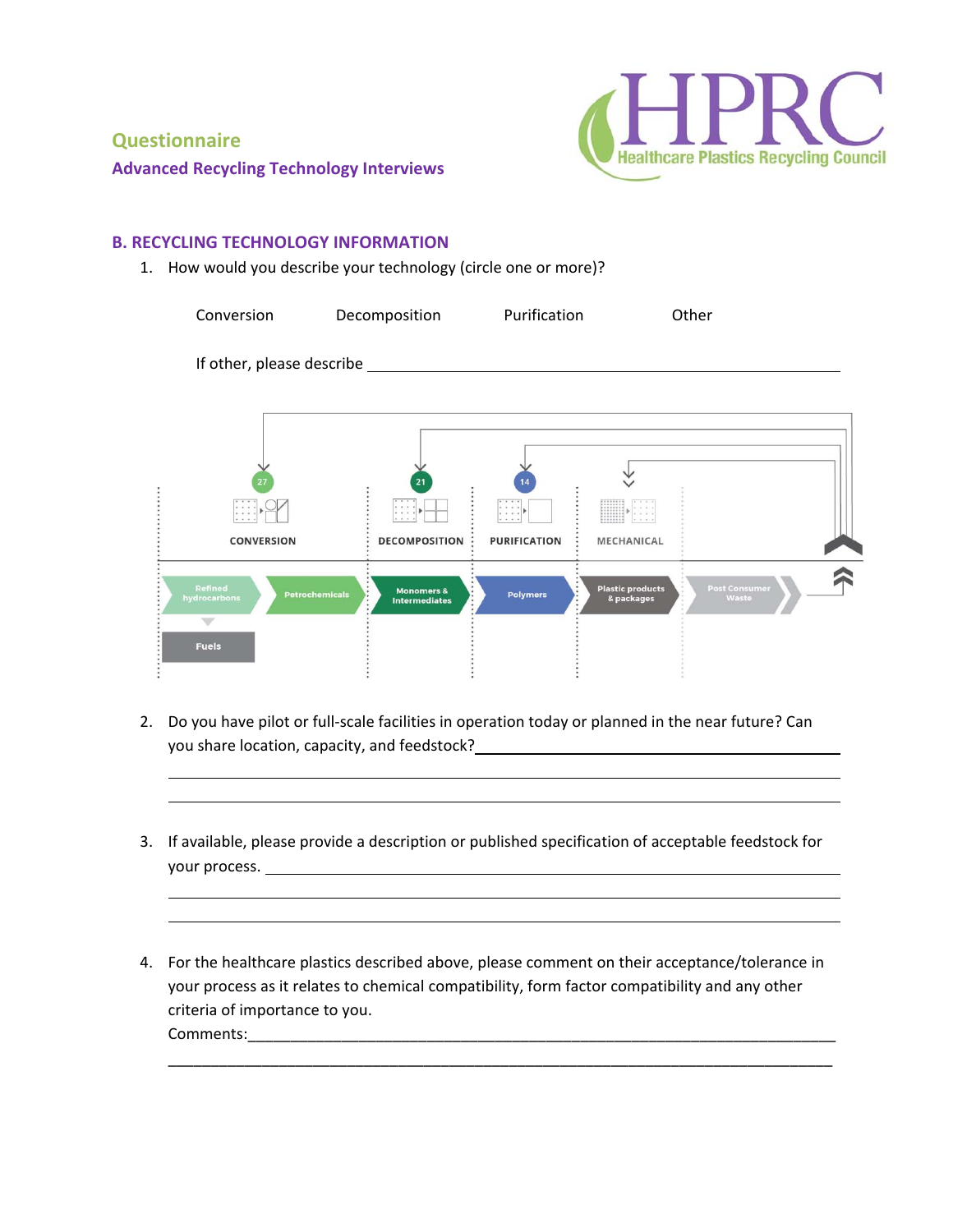

### **Advanced Recycling Technology Interviews**

5. How would the following materials affect your process (tolerable, unacceptable):

| <b>Material</b>       | Tolerable /unacceptable | <b>Comments</b> |
|-----------------------|-------------------------|-----------------|
| Paper                 |                         |                 |
| Metal                 |                         |                 |
| <b>PVC</b>            |                         |                 |
| Non-Hazardous Liquids |                         |                 |
| Others?               |                         |                 |

- 6. Can you accept materials that potentially contain or have contacted biological contaminants (Biohazards)? Yes / No Comments
- 7. What is the preferred form and what is an acceptable form for your feedstock, i.e, loose in bags, gaylords, compactor; bales; flake; regrind; pellets; etc.?

<u> 1989 - Johann Stoff, deutscher Stoffen und der Stoffen und der Stoffen und der Stoffen und der Stoffen und d</u>

<u> 1980 - Andrea Santana, amerikana amerikana amerikana amerikana amerikana amerikana amerikana amerikana amerik</u>

- 8. If you accept baled or loose materials (bags, gaylords, compactor), can you provide or help arrange for transport logistics for the hospital? Yes / No Comments
- 9. Can you accept loads of mixed plastics (mixed resins, mixed forms rigids and flexibles)? Please provide details of what would be acceptable

<u> 1980 - Johann Barnett, fransk politik (d. 1980)</u>

<u> 1980 - Johann Barnett, fransk politik (d. 1980)</u>

<u> 1980 - Johann Barnett, fransk politik (d. 1980)</u>

<u> 1980 - Andrea Santana, amerikana amerikana amerikana amerikana amerikana amerikana amerikana amerikana amerik</u>

- 10. Do you have on-site or contracted pre-processing operations (shredding, grinding, densifying/agglomeration, pulverizing, etc.)? Can you describe them?
- 11. What do you envision as the end use for your output? Will your output be used to make new plastics (circularity), fuel, or another end use?

<u> 1980 - Andrea Santana, amerikana amerikana amerikana amerikana amerikana amerikana amerikana amerikana amerik</u>

<u> 1980 - Andrea Santana, amerikana amerikana amerikana amerikana amerikana amerikana amerikana amerikana amerik</u>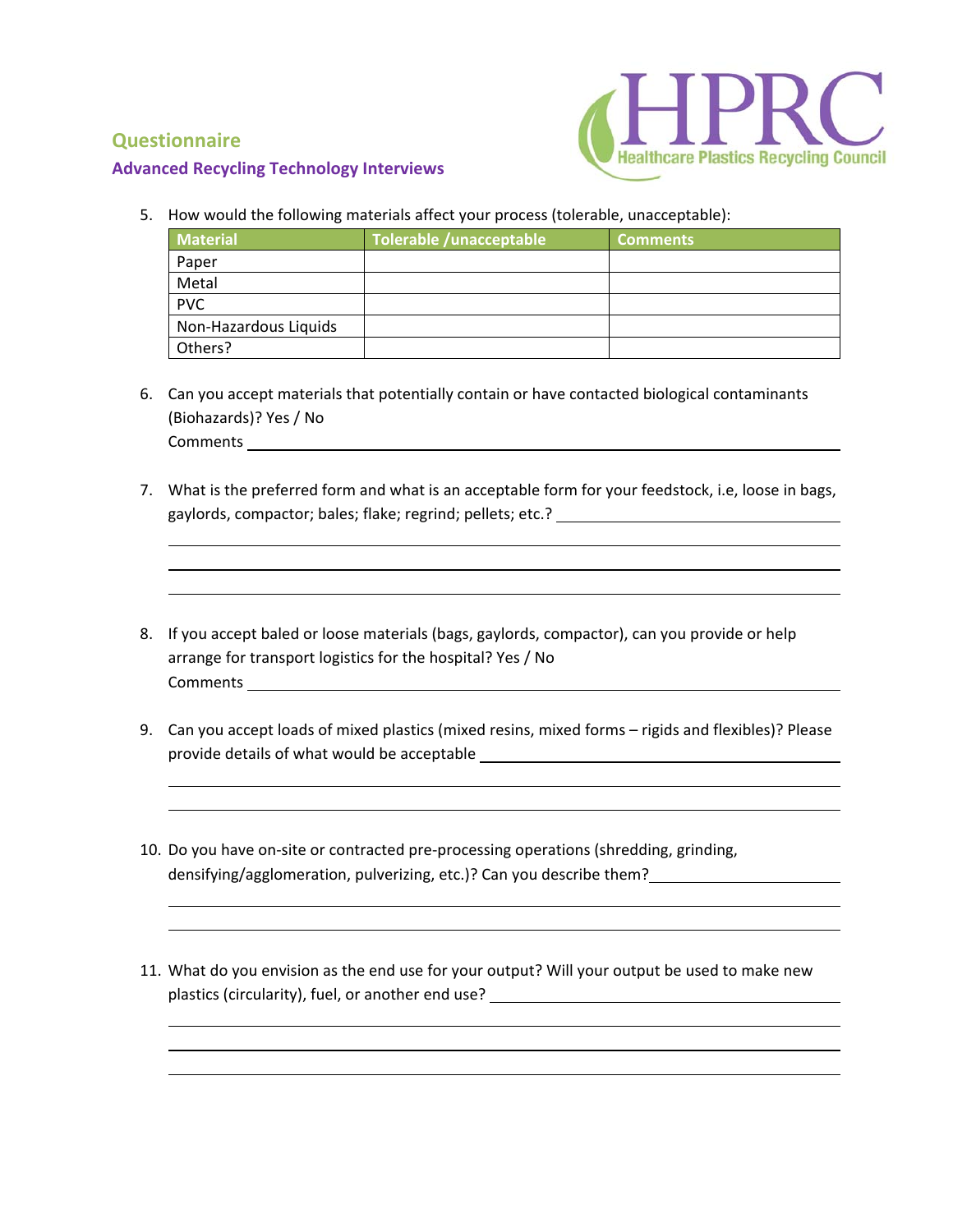

### **Advanced Recycling Technology Interviews**

12. Do you have any environmental and/or human health impact information about your technology that you can share at this time?<br>
<u>
and</u> the contract of the state of the state of the state of the state of the state of the state of the state of the state of the state of the state of the state of the state o

### **C. OTHER THOUGHTS**

**Additional Comments:** 

Thank you for your participation!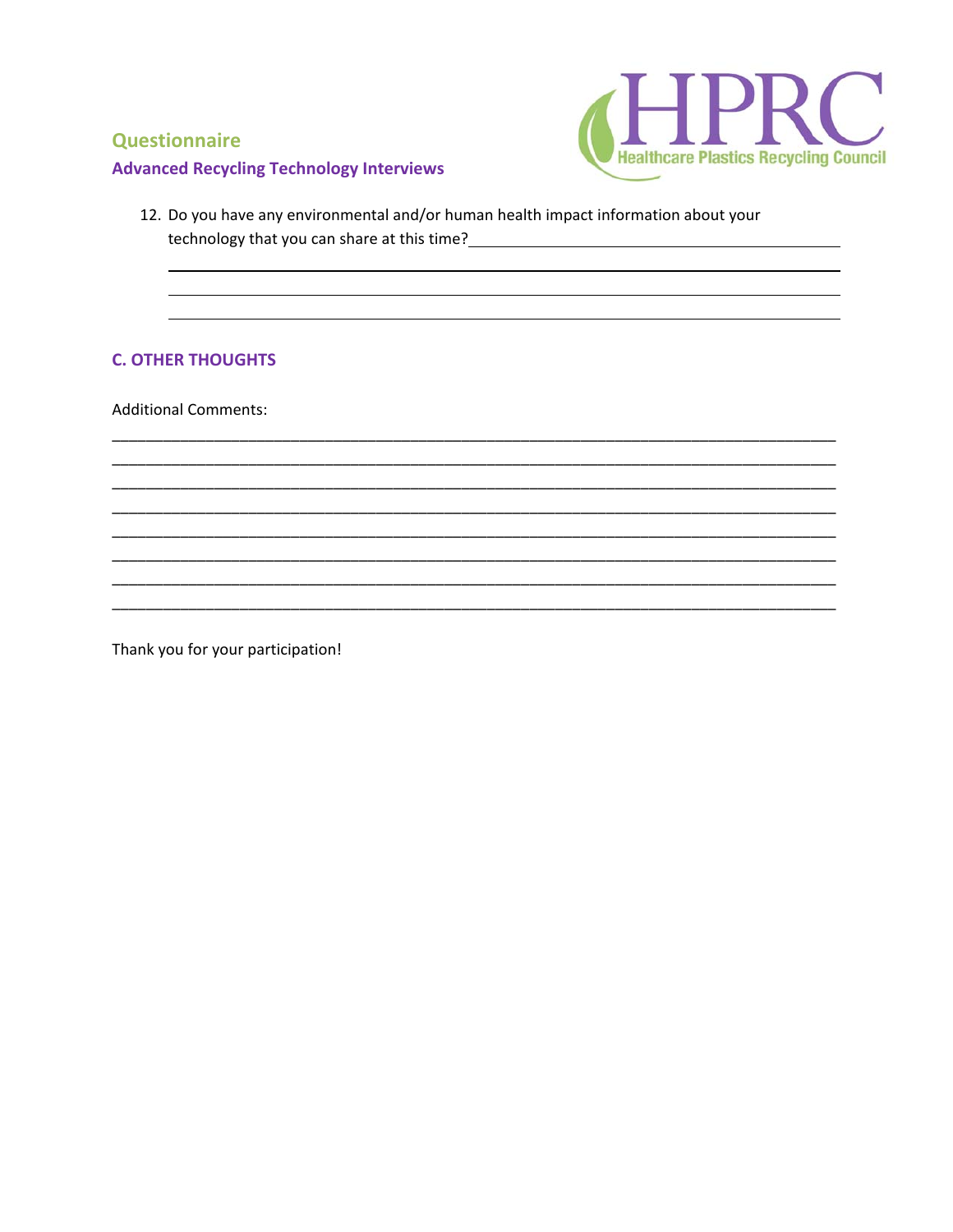### **Reverse Logistics/Pre‐Processing Interviews**



| Company Name and Website: |           |  |  |
|---------------------------|-----------|--|--|
| <b>Contact Person:</b>    | Phone No: |  |  |
| Email Address:            |           |  |  |
| Interviewed by:           | Date:     |  |  |

**Project Overview –** HPRC has initiated a project to evaluate the applicability of advanced recycling technologies for healthcare plastics. Reverse logistics and preprocessing is an important part of understanding the overall process.

**Interview Purpose –** Understand the reverse logistics and preprocessing capabilities of your company for recycling healthcare plastics.

### **A. INTRODUCTION TO HEALTHCARE PLASTICS**

Common healthcare plastics (https://www.hprc.org/common‐recyclable‐healthcare‐plasti)



#### **Sterilization Wrap**

Commonly referred to as "blue wrap," sterilization wrap is a sterile material that protects surgical instruments and other items from contamination. If segregated before surgery, it is clean material that can be easily collected. It is made from polypropylene (PP).



#### **Irrigation Bottles**

Irrigation bottles are commonly used in operating rooms and contain sterile saline solution. These bottles can be drained and collected for recycling. They are often made from polypropylene (PP). Some saline bottles are made from high density polyethylene (HDPE).



#### **Basins and Pitchers**

Rigid colored and opaque plastic containers such as water pitchers and patient care basins and trays are typically made from polypropylene (PP).



#### **Trays**

Trays are commonly used to hold instruments for sterilization and distribution. Trays made from polyethylene terephthalate glycol (PETG) or high impact polystyrene (HIPS) are commonly sealed with Tyvek@ Medical Packaging, to form a sterile barrier or placed in a flexible sterile barrier package.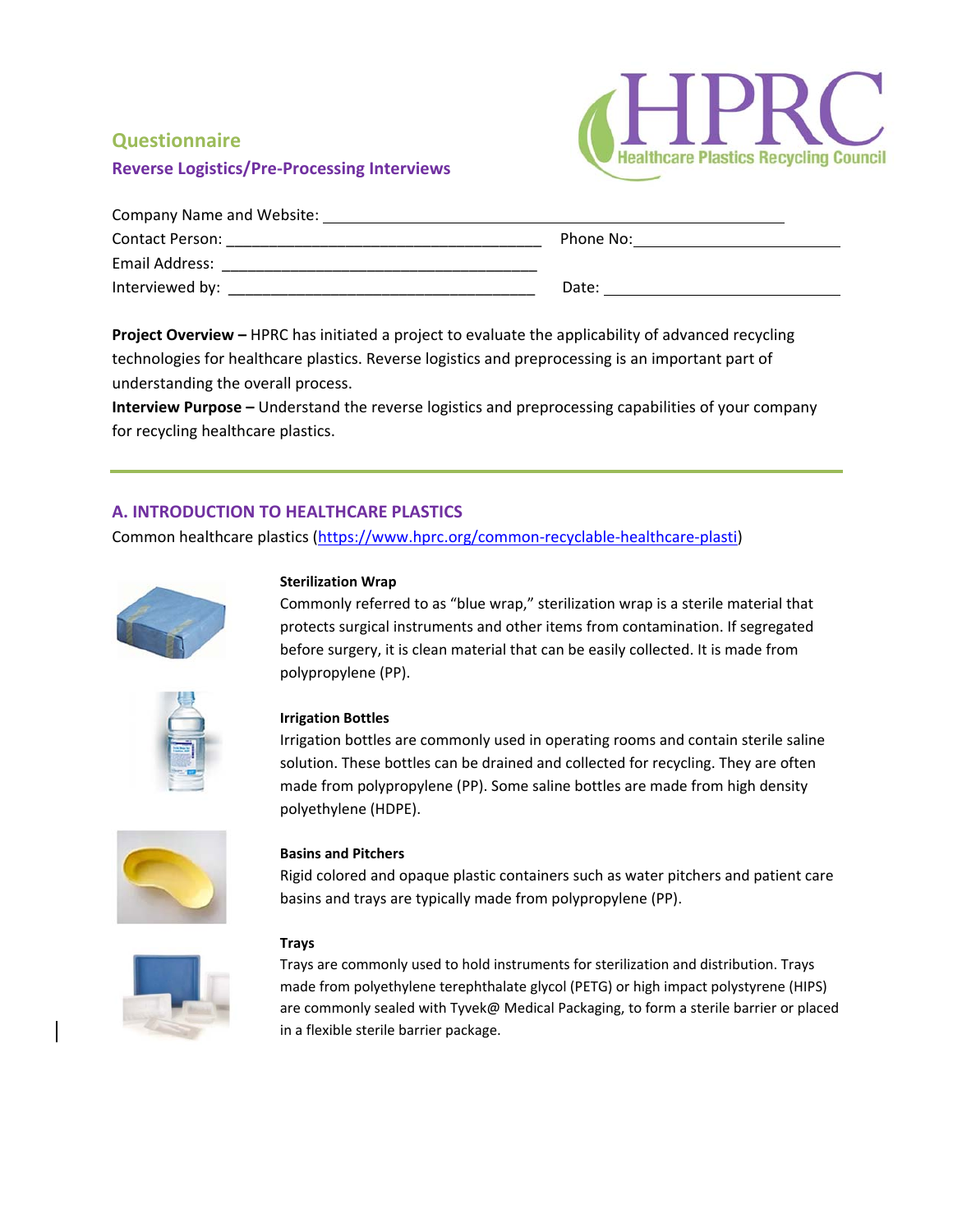# **Questionnaire Reverse Logistics/Pre‐Processing Interviews**





#### **Tyvek®**

Tyvek® is a common material utilized in sterile barrier packaging, typically as part of a chevron peel pouch or a lid on a rigid tray. Tyvek® is made from high-density polyethylene (HDPE). It can be difficult to visually differentiate Tyvek® from paper. Both have a similar appearance; however, long intertwined fibers can be seen in Tyvek® material when a light source is placed behind the material. Also, paper tears easily while Tyvek® is difficult to tear, although some coated paper is also difficult to tear.



#### **Flexible Clear Packaging**

Flexible clear packaging includes shrink wrap, stretch film, and plastic bags and is usually found in large quantities at incoming dock areas and as secondary and tertiary packaging for healthcare products. Flexible clear packaging is made from polyethylene (PE).

#### **Flexible Primary Packaging**



Flexible sterile barrier packaging is a common package design used to hold devices for sterilization and distribution. These packages are often constructed from two different types of materials and/or multi-material film laminations or co-extrusions. Tyvek® (high‐density polyethylene) and films constructed from Polyester, Polyethylene, Polyamides, Polypropylene, and Ionomers are common materials used in these packages. These package designs are often referred to as pouches, header bags, vented bags, blister packs or film bags. Tyvek® lids, once removed from rigid trays may also be segregated into this stream.

### **Example specification for sterilization wrap polypropylene:**

- 80% Homopolymer Polypropylene with a 20% Impact Modifier
- 40 melt
- $\bullet$  1.3 Izod
- $\bullet$  200.000 + flex
- 4800 + tensile
- Ash .08 or less

#### **Example specification of irrigation bottle /cap, provided courtesy of Baxter:**

- Resin type or number: Polypropylene Copolymer. FHR 23N1OA
- Manufacturing (such as injection or extrusion grade): extrusion grade
- Melt rate: 9.5
- Density:  $0.89 0.91$  g/ml @ 77°F (25°C)
- Color: colorless
- If it's a homo or co-polymer: random co-polymer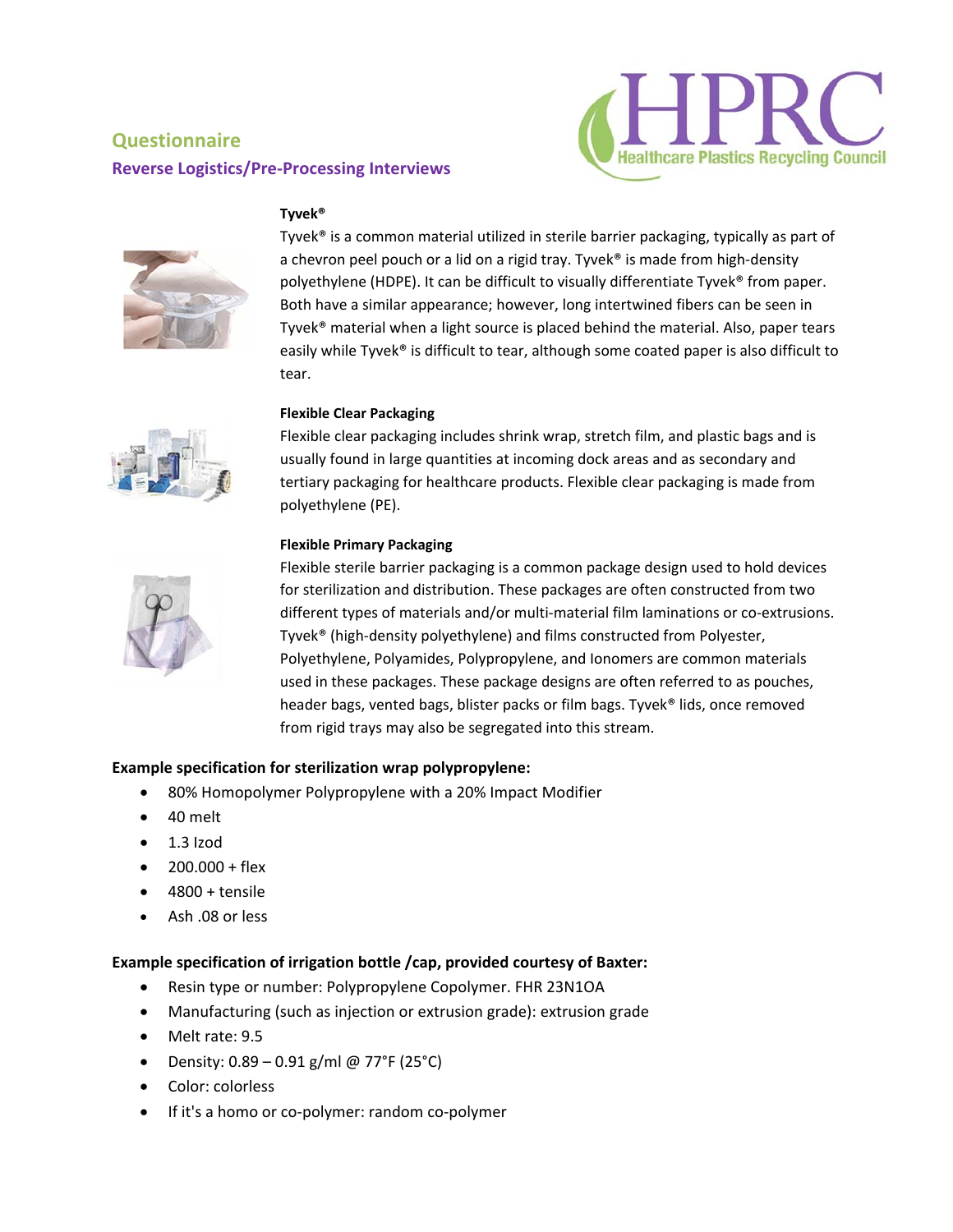### **Reverse Logistics/Pre‐Processing Interviews**



It has a white silicone (LSR) gasket and a paper label

#### **Example specification of Tyvek® Medical Packaging HDPE, provided courtesy of DuPont:**

- Material Composition: over 99.8% Density Polyethylene Homopolymer CAS# 9002-8-4
- Melt Index:
	- o With 2.16 kg at 190C 0.6 to 0.82 g/10 min.
	- o With 21.6 kg at 190C 24 to 37 g/10 min.
- Density. above 0.955 g/cc
- Ash: below 160 ppm

#### **Quantities and Characteristics**

- About 1 million tons per year in the United States of healthcare packaging materials
- 80% flexibles / 20% rigids, almost 50% sterilization wrap
- For more information, please see our Healthcare Plastics Guide for Recyclers at https://www.hprc.org/guidance-for-recyclers

#### **B. REVERSE LOGISTICS/PRE‐PROCESSING INFORMATION**

1. Describe waste collection and pre processing practices in operation today or planned in the near future for healthcare plastics? Please share location(s), capacity, and feedstock if possible

<u> 1980 - Andrea Santana, amerikana amerikana amerikana amerikana amerikana amerikana amerikana amerikana amerik</u>

2. If available, please provide a description or published specification of acceptable feedstock for your process.

<u> 1980 - Andrea Santana, amerikana amerikana amerikana amerikana amerikana amerikana amerikana amerikana amerik</u>

<u> 1980 - Johann Barnett, fransk politik (d. 1980)</u>

3. Of the healthcare plastics described above, which are acceptable to your process:

| <b>Healthcare Plastic</b>     | <b>Preferred</b> | Tolerable up to<br>xx%, but not<br><b>Preferred</b> (please<br><i>indicate xx)</i> | Unacceptable | <b>Can be mixed</b><br>with xx<br>(please indicate xx) |
|-------------------------------|------------------|------------------------------------------------------------------------------------|--------------|--------------------------------------------------------|
| <b>Sterilization Wrap (PP</b> |                  |                                                                                    |              |                                                        |
| flexible)                     |                  |                                                                                    |              |                                                        |
| Irrigation Bottles (PP,       |                  |                                                                                    |              |                                                        |
| HDPE)                         |                  |                                                                                    |              |                                                        |
| Basins and Pitchers (PP)      |                  |                                                                                    |              |                                                        |
| Trays (PETG)                  |                  |                                                                                    |              |                                                        |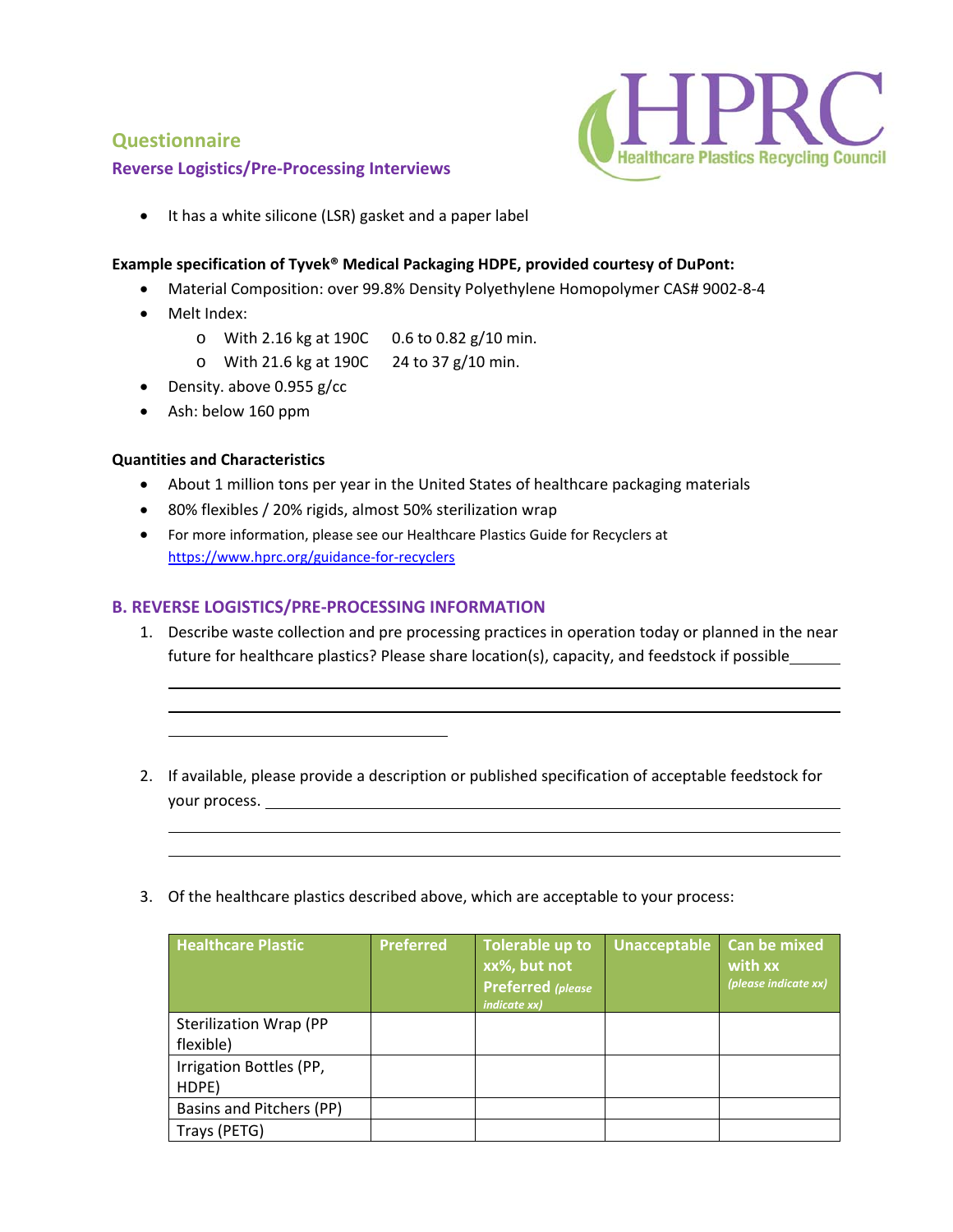

### **Reverse Logistics/Pre‐Processing Interviews**

| Trays (HIPS)                    |  |  |
|---------------------------------|--|--|
| <b>Flexible Clear Packaging</b> |  |  |
| (PE, HDPE,                      |  |  |
| multilaminates)                 |  |  |
| Tyvek (HDPE)                    |  |  |
|                                 |  |  |

\_\_\_\_\_\_\_\_\_\_\_\_\_\_\_\_\_\_\_\_\_\_\_\_\_\_\_\_\_\_\_\_\_\_\_\_\_\_\_\_\_\_\_\_\_\_\_\_\_\_\_\_\_\_\_\_\_\_\_\_\_\_\_\_\_\_\_\_\_\_\_\_\_\_\_\_\_\_

### Comments:\_\_\_\_\_\_\_\_\_\_\_\_\_\_\_\_\_\_\_\_\_\_\_\_\_\_\_\_\_\_\_\_\_\_\_\_\_\_\_\_\_\_\_\_\_\_\_\_\_\_\_\_\_\_\_\_\_\_\_\_\_\_\_\_\_\_\_\_\_

4. How would the following materials affect your process (tolerable, unacceptable):

| <b>Material</b>       | Tolerable up to xx%<br>(please indicate xx) | Unacceptable |
|-----------------------|---------------------------------------------|--------------|
| Paper                 |                                             |              |
| Metal                 |                                             |              |
| <b>PVC</b>            |                                             |              |
| Non-Hazardous Liquids |                                             |              |
| Others?               |                                             |              |

- 5. Can you transport/pre process materials that potentially contain or have contacted biological contaminants (Biohazards)? Yes / No Comments **comments comments comments comments comments comments comments comments comments comments comments comments comments comments comments comments comments comments comments com**
- 6. What type of training (if any) should be provided to healthcare employees to enable segregation/sorting of healthcare plastics at the hospital? Does your organization provide training to healthcare facility staff about sorting processes within healthcare facilities? Does your organization provide sorting receptacles or other assistance, such as communication templates, to facilitate sorting on site?

<u> 1989 - Johann Stoff, deutscher Stoffen und der Stoffen und der Stoffen und der Stoffen und der Stoffen und d</u>

<u> 1980 - Johann Barn, mars ann an t-Amhain Aonaich an t-Aonaich an t-Aonaich ann an t-Aonaich ann an t-Aonaich</u>

7. Please describe typical logistics for transporting healthcare plastics from a hospital to your facility. For example, do you provide transportation as a part of your services or do you typically work with a 3<sup>rd</sup> party vendor? Do you provide equipment such as bailers, compactors, roll-off bins, etc.? What is the preferred format (i.e. gaylords, bags) for collection? What is the typical frequency of pick‐up and delivery? Comments

<u> 1980 - Andrea Santana, amerikana amerikana amerikana amerikana amerikana amerikana amerikana amerikana amerik</u>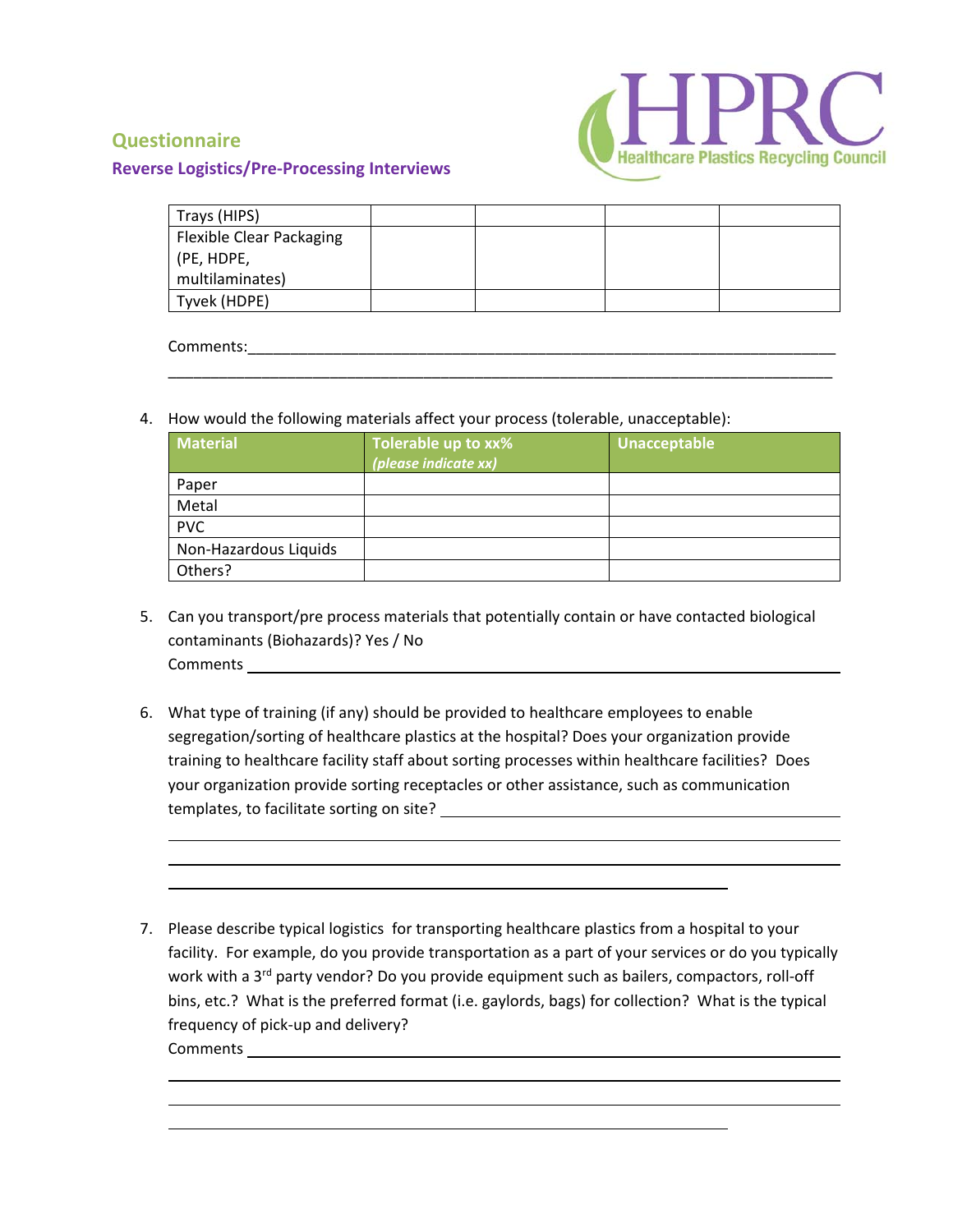

8. Can you accept loads of mixed plastics (mixed resins, mixed forms – rigids and flexibles)? Please provide details of what would be acceptable

<u> 1989 - Johann Stoff, deutscher Stoffen und der Stoffen und der Stoffen und der Stoffen und der Stoffen und d</u>

<u> 1989 - Johann Stoff, deutscher Stoffen und der Stoffen und der Stoffen und der Stoffen und der Stoffen und d</u>

- 9. Do you have on-site or contracted pre-processing operations such as sorting, separation of parts (remove ports, zippers, paper labels), baling, shredding, grinding, densifying/agglomeration, pulverizing, or others)? Do you provide aggregation and storage? Can you describe the flow of materials, pre-processing operations, 3<sup>rd</sup> parties involved, etc.?
- 10. What is the form of your output (pellets, bales, etc.)? In what markets do you sell your output?

<u> 1980 - Andrea Santana, amerikana amerikana amerikana amerikana amerikana amerikana amerikana amerikana amerik</u>

<u> 1980 - Johann Stoff, deutscher Stoffen und der Stoffen und der Stoffen und der Stoffen und der Stoffen und d</u>

- 11. Are you currently recycling healthcare plastics? Can you share best practices for a successful recycling programs? What is the maximum economically viable distance between a hospital and a recycler?
- 12. Have you had requests from hospitals, either in the past or currently, to recycle healthcare plastics? Are you interested in recycling healthcare plastics?

\_\_\_\_\_\_\_\_\_\_\_\_\_\_\_\_\_\_\_\_\_\_\_\_\_\_\_\_\_\_\_\_\_\_\_\_\_\_\_\_\_\_\_\_\_\_\_\_\_\_\_\_\_\_\_\_\_\_\_\_\_\_\_\_\_\_\_\_\_\_\_\_\_\_\_\_\_\_\_\_\_\_\_\_\_ \_\_\_\_\_\_\_\_\_\_\_\_\_\_\_\_\_\_\_\_\_\_\_\_\_\_\_\_\_\_\_\_\_\_\_\_\_\_\_\_\_\_\_\_\_\_\_\_\_\_\_\_\_\_\_\_\_\_\_\_\_\_\_\_\_\_\_\_\_\_\_\_\_\_\_\_\_\_\_\_\_\_\_\_\_ \_\_\_\_\_\_\_\_\_\_\_\_\_\_\_\_\_\_\_\_\_\_\_\_\_\_\_\_\_\_\_\_\_\_\_\_\_\_\_\_\_\_\_\_\_\_\_\_\_\_\_\_\_\_\_\_\_\_\_\_\_\_\_\_\_\_\_\_\_\_\_\_\_\_\_\_\_\_\_\_\_\_\_\_\_ \_\_\_\_\_\_\_\_\_\_\_\_\_\_\_\_\_\_\_\_\_\_\_\_\_\_\_\_\_\_\_\_\_\_\_\_\_\_\_\_\_\_\_\_\_\_\_\_\_\_\_\_\_\_\_\_\_\_\_\_\_\_\_\_\_\_\_\_\_\_\_\_\_\_\_\_\_\_\_\_\_\_\_\_\_ \_\_\_\_\_\_\_\_\_\_\_\_\_\_\_\_\_\_\_\_\_\_\_\_\_\_\_\_\_\_\_\_\_\_\_\_\_\_\_\_\_\_\_\_\_\_\_\_\_\_\_\_\_\_\_\_\_\_\_\_\_\_\_\_\_\_\_\_\_\_\_\_\_\_\_\_\_\_\_\_\_\_\_\_\_ \_\_\_\_\_\_\_\_\_\_\_\_\_\_\_\_\_\_\_\_\_\_\_\_\_\_\_\_\_\_\_\_\_\_\_\_\_\_\_\_\_\_\_\_\_\_\_\_\_\_\_\_\_\_\_\_\_\_\_\_\_\_\_\_\_\_\_\_\_\_\_\_\_\_\_\_\_\_\_\_\_\_\_\_\_ \_\_\_\_\_\_\_\_\_\_\_\_\_\_\_\_\_\_\_\_\_\_\_\_\_\_\_\_\_\_\_\_\_\_\_\_\_\_\_\_\_\_\_\_\_\_\_\_\_\_\_\_\_\_\_\_\_\_\_\_\_\_\_\_\_\_\_\_\_\_\_\_\_\_\_\_\_\_\_\_\_\_\_\_\_ \_\_\_\_\_\_\_\_\_\_\_\_\_\_\_\_\_\_\_\_\_\_\_\_\_\_\_\_\_\_\_\_\_\_\_\_\_\_\_\_\_\_\_\_\_\_\_\_\_\_\_\_\_\_\_\_\_\_\_\_\_\_\_\_\_\_\_\_\_\_\_\_\_\_\_\_\_\_\_\_\_\_\_\_\_

### **C. OTHER THOUGHTS**

Additional Comments: